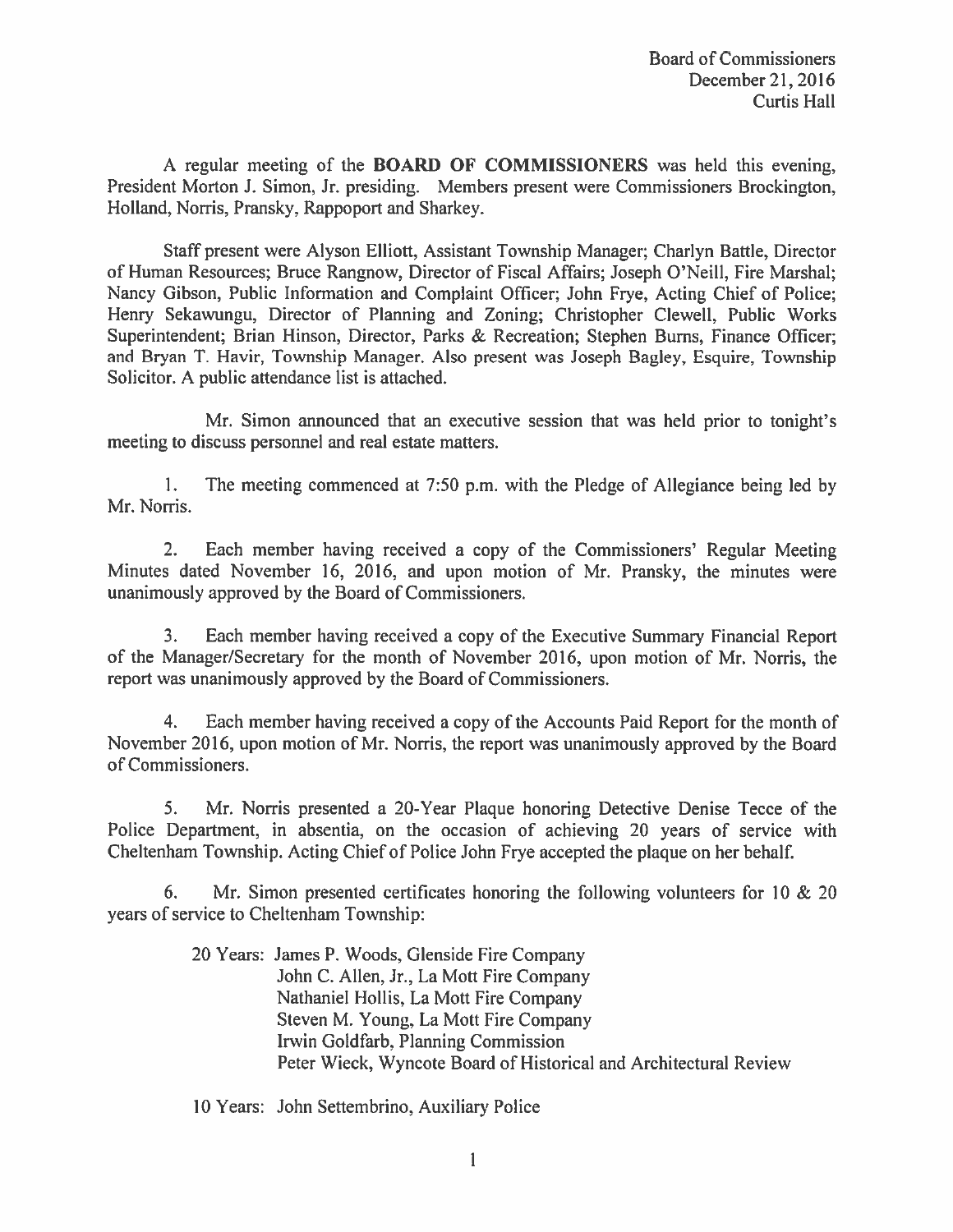Casey Dolan, Cheltenham Fire Company Catherine McCann, Cheltenham Fire Company Thomas Walsh, Jr., Cheltenham Fire Company Mickey Abraham, Elkins Park Free Library Lisa James, Elkins Park Free Library Timothy S. Carter, Glenside Fire Company William F. Ernst, Glenside Fire Company Jennifer Felton, Glenside Fire Company Jonathan E. Juel, Glenside Fire Company Darlene Melton, La Mott Board of Historical and Architectural Review Tyshaan Williams, La Mott Fire Company **Thomas Cross, Planning Commission** Rabbi Elliot Holin, Police Chaplain Joseph Bragg, Ogontz Fire Company

- $7.$ **PUBLIC HEARING:** At 8:14 p.m., Mr. Simon announced a Public Hearing to receive any and all comments and suggestions from the public regarding the Preliminary Operating and Capital Budgets for 2017, pursuant to Section 1205(d) of the Home Rule Charter, and turned the hearing over to Mr. Bagley. Mr. Bagley read the following exhibits into the record:
	- Exhibit T-1: Public Notice advertised in the Times Chronicle on November 27, 2016.
	- Exhibit T-2: Public Notice advertised in the *Times Chronicle* on December 4, 2016.

Mr. Bagley asked for public comment on the proposed ordinances. Seeing that there were no individuals who wanted to speak on the matter, he advised Mr. Simon to close the hearing and return to the regularly-scheduled meeting of the Board of Commissioners. Mr. Simon closed the Public Hearing at 8:17 p.m.

8. Review and acceptance of the Public Works Committee Regular Meeting Minutes dated December 7, 2016:

Mr. Sharkey thanked the Publics Work Department and Mr. Clewell for all their hard work this year. Mr. Sharkey also thanked Mr. Bob Dominick for the decorations in Curtis Hall.

- a. Upon motion of Mr. Sharkey, the Board of Commissioners unanimously approved the Milling and Paving Program for 2017 and 2018.
- b. Upon motion of Mr. Sharkey, the Board of Commissioners unanimously approved the adoption of Ordinance #2336-16 amending Chapter 238, Sewers, of the Cheltenham Township Code regulating private sanitary sewer laterals and prohibiting the introduction of extraneous water to the sanitary sewer system (see attached).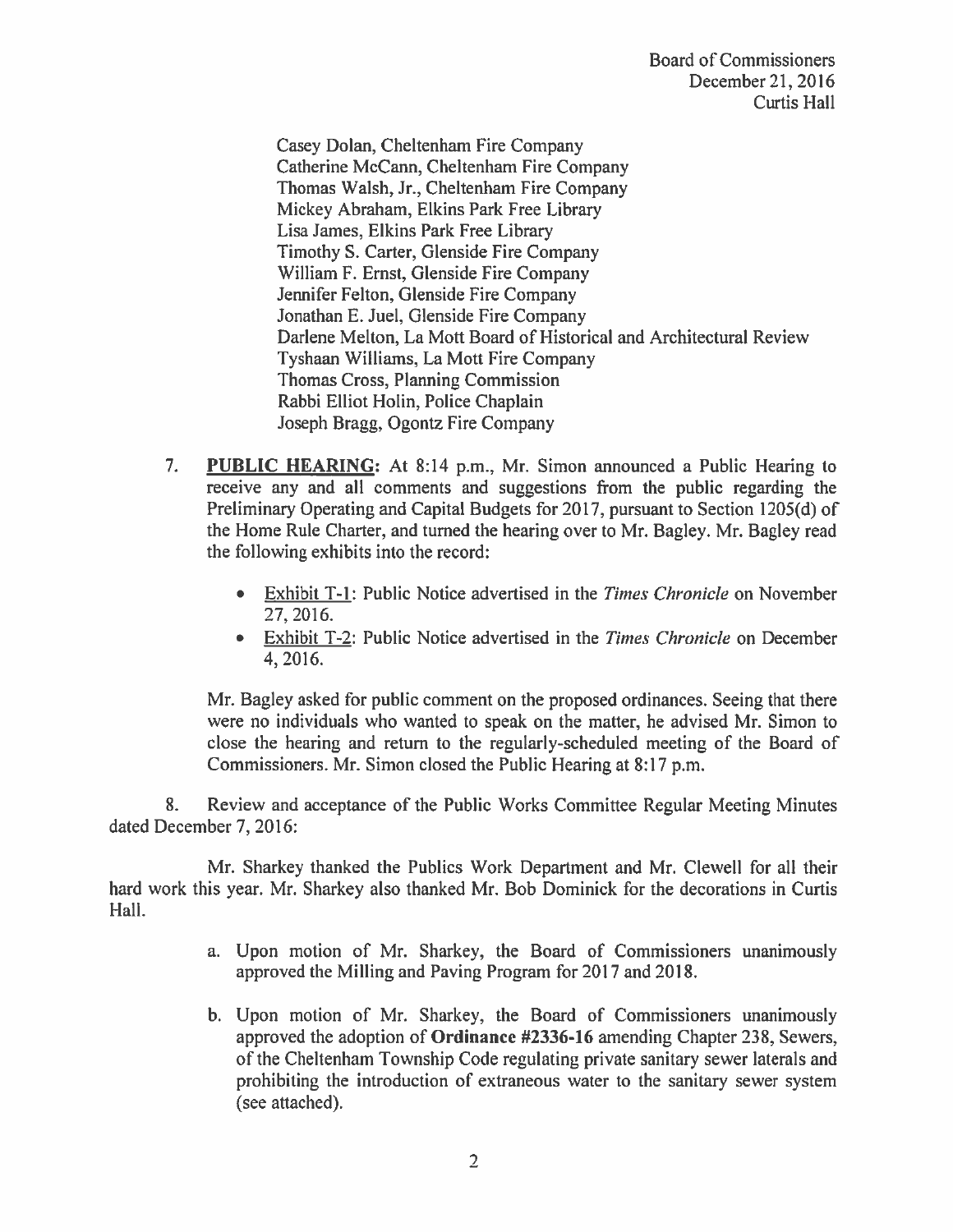Mr. Sharkey stated that this ordinance is part one of a two part program. This ordinance authorizes the Township to inspect sewer laterals. The second part of the program is anticipated to be considered sometime in 2017 and will involve repairing and/or replacing damaged or defective laterals. Community meetings will be held when the Township is ready to move forward with the second part of the program. Mr. Simon also noted that this ordinance is a follow up to a relatively more restrictive ordinance prohibiting the introduction of extraneous water into the sanitary sewer system. This ordinance is effective immediately.

- c. Upon motion of Mr. Sharkey, the Board of Commissioners unanimously approved Resolution #100-16 establishing regulations for property owners who pursue independent sewer lateral inspections (see attached).
- d. Upon motion of Mr. Sharkey, the Board of Commissioners unanimously approved Resolution # 101-16 granting waivers and conditional approval of CTDA #16-05, SSBS Properties Subdivision Plan for 546-552 Township Line Road (see attached).

Mr. Sharkey asked Mr. Sekawungu if he received a letter from the applicant agreeing to the Township Engineer's letter regarding the recommended conditions of approval. Mr. Sekawungu confirmed a letter was received.

- e. Upon motion of Mr. Sharkey, the Board of Commissioners unanimously approved the issuance of a Certificate of Appropriateness for Application L16-178, of Mr. Lorenzo Gillette for the installation of a new roof on the located property at 1707 West Cheltenham Avenue, La Mott, PA 19027.
- f. Upon motion of Mr. Sharkey, the Board of Commissioners unanimously approved the advertisement of the Board of Commissioners' intent to hold a Public Hearing to consider and possibly adopt an Ordinance amending Chapter 295, Zoning, Article XX, HD Historic District, of the Cheltenham Township Code revising the permit procedure in historic districts at its regularly-scheduled meeting on January 18, 2017.
- g. Upon motion of Mr. Sharkey, the Board of Commissioners approved by a 6-1 vote, the selection of the 3000k LED color temperature for cobrahead and decorative streetlights throughout the Township as part of the LED Light Conversion Project. (Ayes: Brockington, Norris, Pransky, Rappoport, Simon, Holland. Nayes: Sharkey).

Mr. Sharkey noted for the record that he is not against the LED Light Conversion project; however, he said the Board of Commissioners should have followed staff's recommendation regarding the lights selection. Mr. Sharkey also took a minute to thank the Public Works Committee, including Mike Fleming, Chris Clewell and the team for everything they have done, including the leaf collection.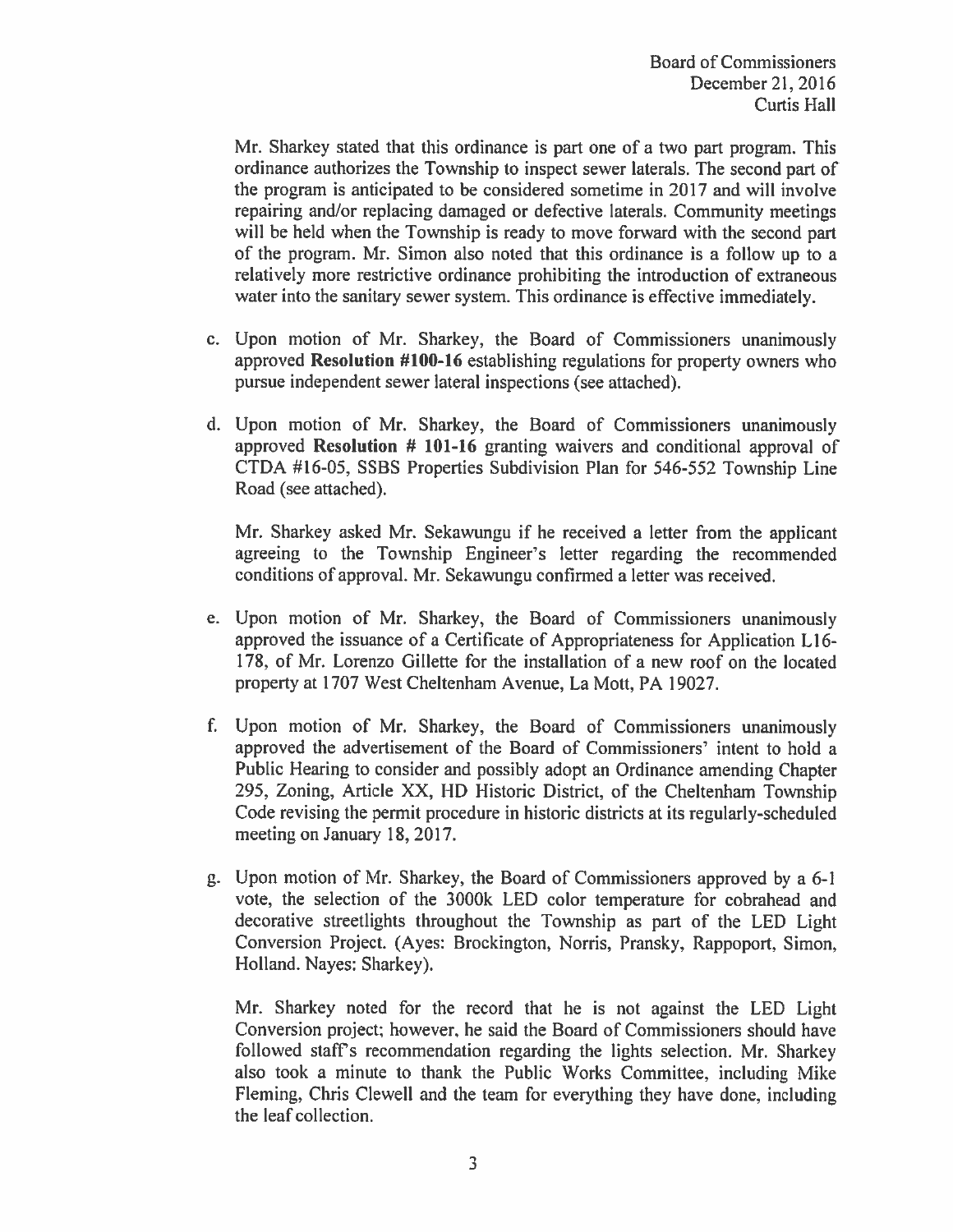Upon motion of Mr. Sharkey, the Board of Commissioners unanimously accepted the Public Works Committee meeting minutes of December 7, 2016.

Review and acceptance of the Building and Zoning Committee meeting minutes 9. dated December 7, 2016.

> a. Upon motion by Mr. Simon, the Board of Commissioners by a 4-3 vote, approved the adoption of Ordinance #2337-16 amending Section 5-19.B., "Finance Officer Compensation," of the Cheltenham Township Code, to modify the compensation and benefits of the Elected Finance Officer. (Ayes: Brockington, Holland, Norris, Pransky. Nayes: Rappoport, Sharkey, Simon) (see attached).

Mr. Bagley made note that there is a correction on page one of the ordinance 5-19.B. The last words used \$33,500 should be in bold.

Public Comment: Maxine Carson, 7 Johns Road, Cheltenham PA, inquired about the doubling of the Finance Officer's salary in the just-adopted ordinance. Mr. Bagley stated that the previous ordinance does not accurately reflect current payment practice for the Finance Officer. The new ordinance accurately reflects current practices and increases the salary by \$2,000. Ms. Carson asked what the salary should be and Mr. Simon stated that the current salary is \$31,500 and will be increased to \$33,500.

Upon motion of Mr. Simon, the Board of Commissioners unanimously accepted the Building and Zoning Committee meeting minutes of December 7, 2016.

10. Review and acceptance of the Public Safety Committee meeting minutes dated December 14, 2016:

- Upon motion by Mr. Norris, the Board of Commissioners unanimously  $a<sub>r</sub>$ approved the adoption of Ordinance #2338-16 amending Chapter 285, Vehicles and Traffic, to install a handicapped parking sign in front of 142 South Keswick Avenue (see attached).
- b. Upon motion by Mr. Norris, the Board of Commissioners unanimously approved the advertisement of the Board of Commissioners' intent to consider the adoption of an Ordinance Amending Chapter 285, Vehicles and Traffic, of the Cheltenham Township Code to decrease the speed limit on Willow Grove Avenue from 40 mph to 35 mph and to install a handicap parking sign in front of 100 Woodland Avenue at its regularly-scheduled meeting on January 18, 2017.

Mr. Norris wished the Police, Fire and EMS Departments Happy Holidays and a Happy and Healthy New Year and all their hard work in the Township is much appreciated.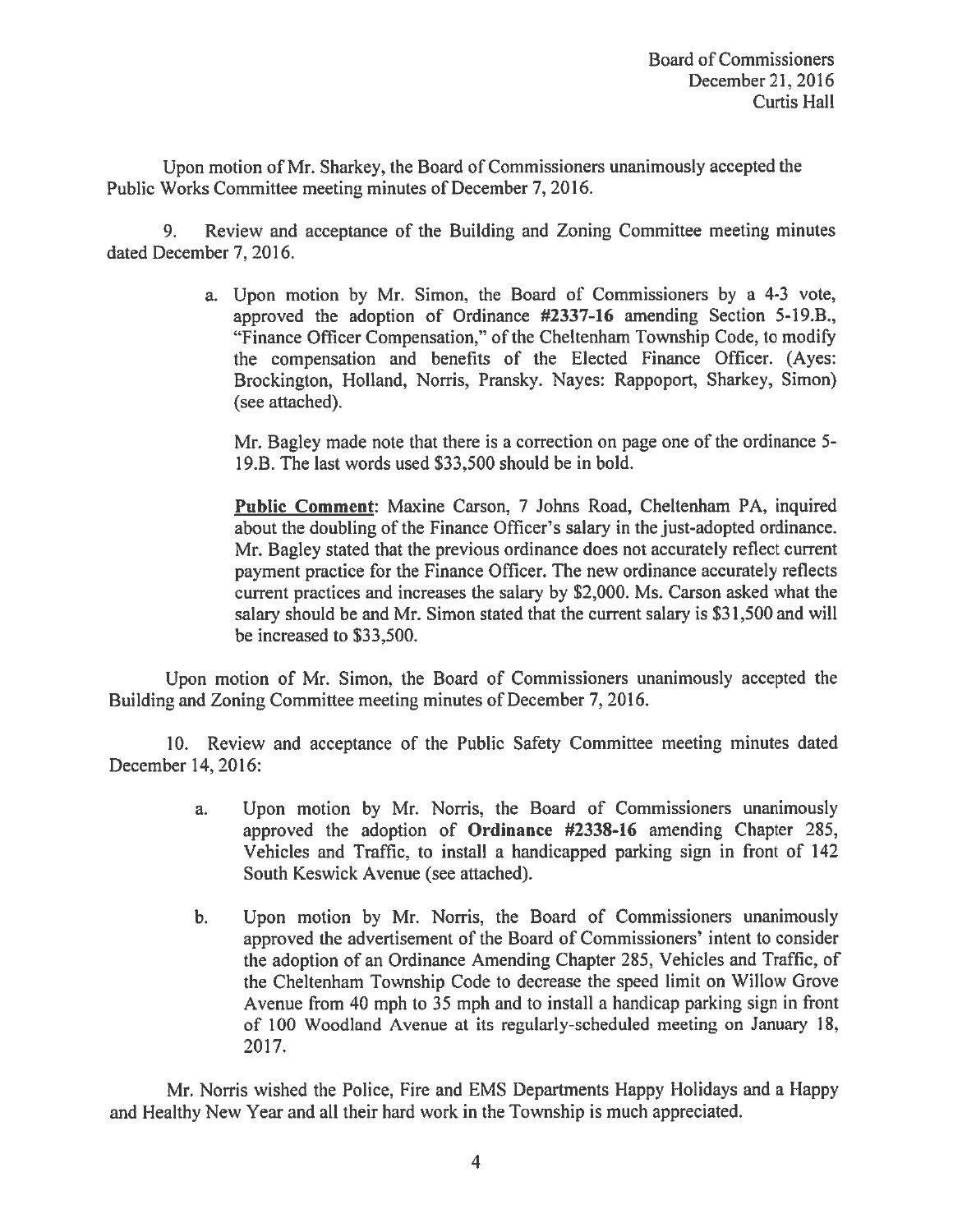Upon motion of Mr. Norris, the Board of Commissioners unanimously accepted the Public Safety Committee meeting minutes of December 14, 2016.

11. Review and acceptance of the Public Affairs Committee meeting minutes dated December 14, 2016:

- Upon motion of Ms. Rappoport, the Board of Commissioners unanimously a. concurred with the Economic Development Task Force's recommendation to support the parking reduction analysis for 129 South Easton Road, Glenside, per §295-221.G.(1) of the Cheltenham Township Zoning Ordinance.
- b. Upon motion of Ms. Rappoport, the Board of Commissioners unanimously approved the adoption of Resolution #102-16 accepting the Curtis Arboretum Landscape Management Plan (see attached).
- Upon motion of Ms. Rappoport, the Board of Commissioners unanimously  $\mathbf{c}$ . approved the adoption of Resolution #103-16 authorizing the filing of a Multimodal Transportation Fund (MTF) PennDOT Grant Application for Elkins Park East Commercial District Streetscape Improvements (see attached).

Ms. Rappoport inquired about the amendment to the budget in the Resolution from the Public Affairs meeting. Ms. Elliott explained that the initial estimate was completed in 2008 and needed to be updated by a registered engineer as part of the grant requirements. The updated budget had not been received in time for the Public Affairs meeting last week. Ms. Rappoport asked if there was enough flexibility in the budget to make adjustments to the project. Ms. Elliott replied in the affirmative.

- Upon motion of Ms. Rappoport, the Board of Commissioners unanimously d. approved the adoption of Resolution #104-16 authorizing the filing of a PECO Green Region Grant to fund design and construction inspection fees for a stream daylighting project in Curtis Arboretum (see attached).
- Upon motion of Ms. Rappoport, the Board of Commissioners unanimously e. approved an amendment to the agreement with the Montgomery County Office of Aging & Adult Services and Suburban Transit Network, Inc. to continue TransNet service commencing January 1, 2017 through December 31, 2017.

Upon motion of Ms. Rappoport, the Board of Commissioners unanimously approved the Public Affairs Committee Regular Meeting minutes dated December 14, 2016.

Ms. Rappoport thanked volunteers and staff and wished them all a Happy Holiday and New Year.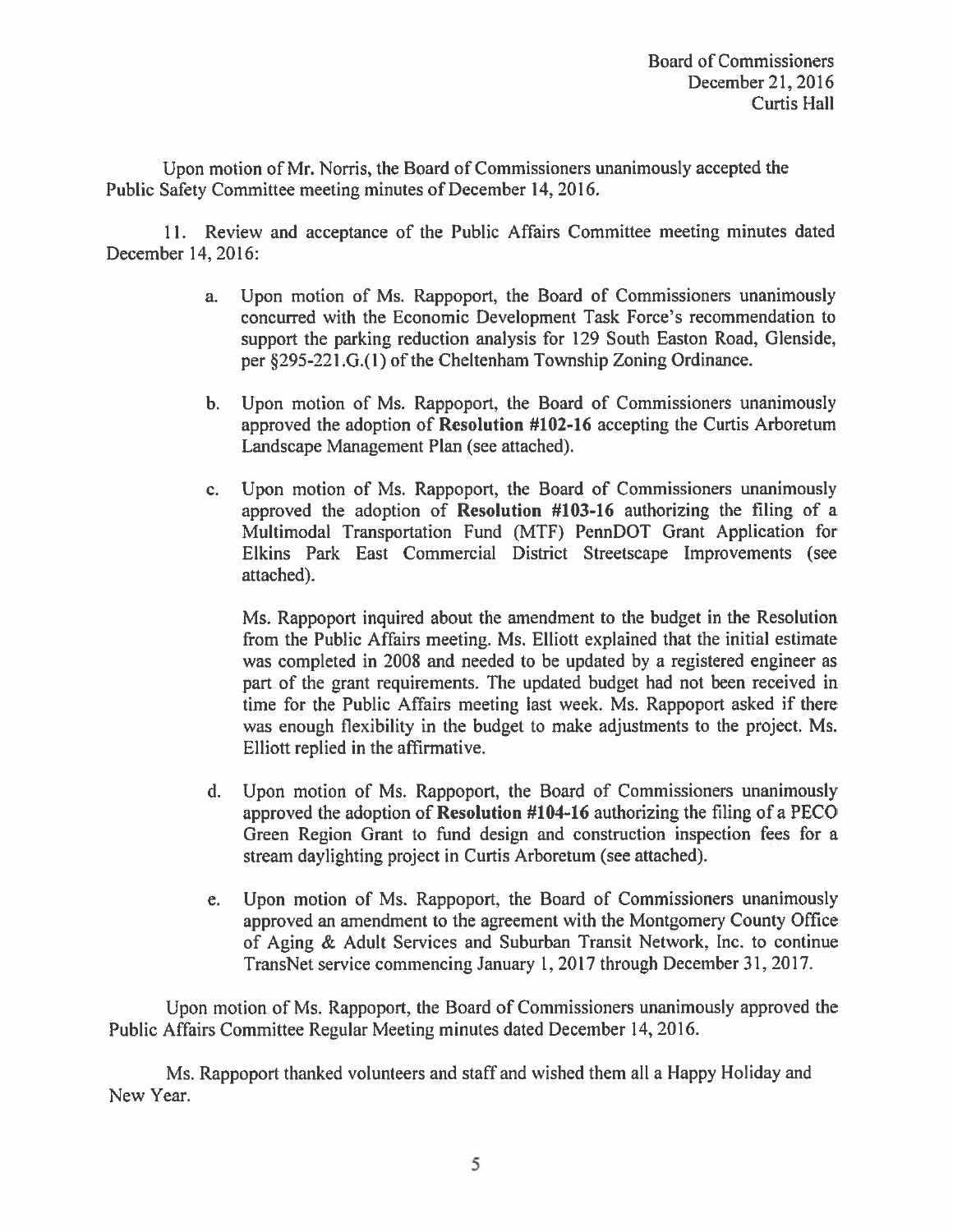12. Review and acceptance of the Finance Committee Regular Meeting minutes dated December 14, 2016.

> a. Upon motion of Mr. Norris, the Board of Commissioners unanimously approved the adoption of Ordinance #2339-16 approving the 2017 Operating Budget (see attached).

Mr. Norris stated that the staff and Township Commissioners spend many hours reviewing the budget and doing the best job they can to minimize the need for tax increases. The Township has a \$42 million budget and the shortfall is being made up with the tax increase of 3.9%. Mr. Norris thanked the Director of Fiscal Affairs, Mr. Rangnow, and the Township Manager, Mr. Havir, for their exemplary work.

b. Upon motion of Mr. Norris, the Board of Commissioners unanimously approved the adoption of Ordinance #2340-16 approving the 2017 Capital Budget (see attached).

Mr. Norris stated the capital budget takes a great deal of work. This impacts the operating budget. A large portion of our budget is dedicated to fixing and maintaining the Township's sewer system.

c. Upon motion of Mr. Norris, the Board of Commissioners unanimously accepted the 2017 Liquid Fuels Budget Allocation.

Upon motion of Mr. Norris, the Board of Commissioners unanimously approved the Finance Committee Regular Meeting minutes dated December 14, 2016.

- 13. Old Business: None.
- 14. New Business:
	- a. Mr. Holland asked the Board to consider additional ways to recognize the many volunteers in the Township. Mr. Norris stated that our volunteers contribute so much to the Township and they save the Township a significant amount of money. Ms. Rappoport agreed that there are some creative ideas. It was a consensus of the Board to authorize Mr. Holland to work with staff determine if there are additional ways to acknowledge Township volunteers and citizen committees.
	- b. Allen Shaw, 311 Beecher Avenue, asked about a time frame for the repaving of roads, particularly Church Road, after PECO or Aqua performs work. Mr. Fleming responded that it is contingent upon the weather and temperatures. Ms. Rappoport said that roads that the level of repair made to the roads is not a standard she would like to see in Cheltenham and urged the Township to pressure the utilities to leave the roads in better condition when in the "rough pave" condition.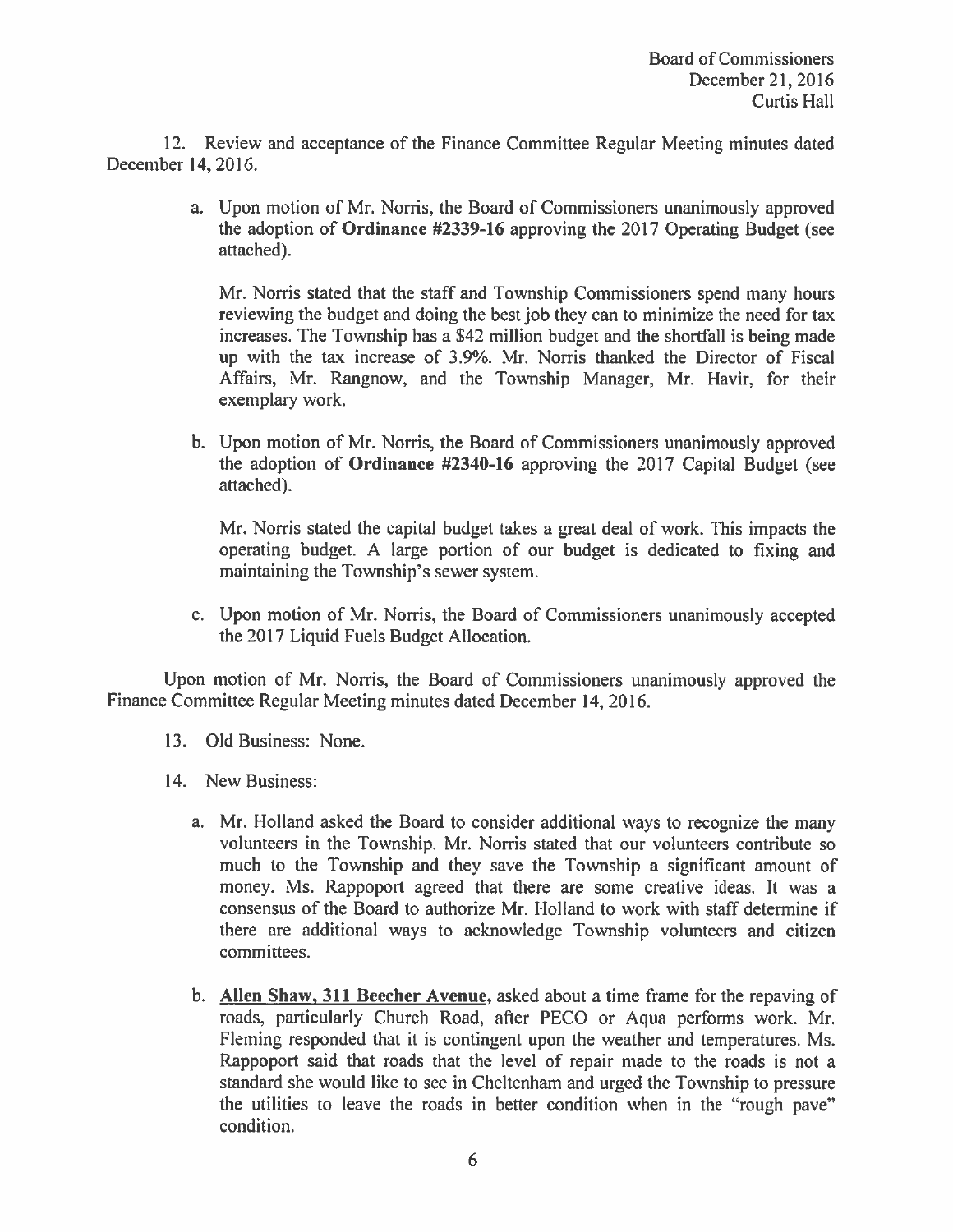- c. Daryl Bronzeill, 8245 Forrest Avenue, is a construction inspector and was inquiring if he could replace his own sanitary sewer lateral and if he needs a permit to do so. Mr. Bagley stated that a permit is required and that he is allowed to repair his own sewer lateral, provided he has the qualifications to do so. The Township will inspect his repairs.
- d. Upon motion of Mr. Simon, the Board of Commissioners unanimously provided its advice and consent on the appointment of Kelly Batiancila to the Civil Service Commission.
- 15. Citizens Forum: None.

Mr. Simon thanked everyone within Cheltenham Township for all their hard work in 2016, a year that has not been without difficulties. He looks forward to a great 2017.

16. There being no further business, Mr. Simon adjourned the meeting at 8:58 p.m.

Bryan T. Havir Township Manager

per Ashley Lupino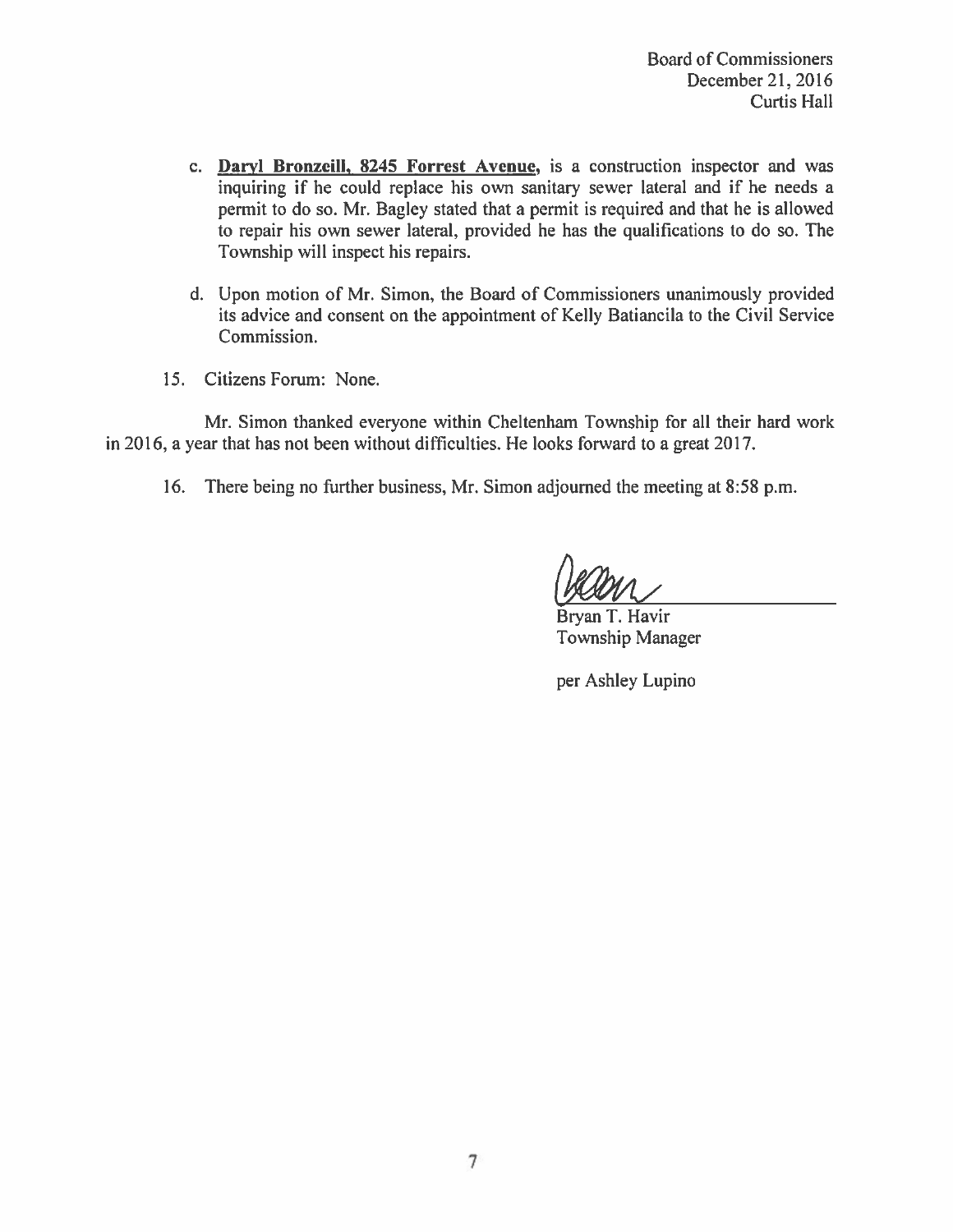### **CHELTENHAM TOWNSHIP** MONTGOMERY COUNTY, PENNSYLVANIA

### **ORDINANCE NO. 2336-16**

AN ORDINANCE OF THE BOARD OF COMMISSIONERS OF THE TOWNSHIP OF CHELTENHAM AMENDING CHAPTER 238, SEWERS, OF THE TOWNSHIP OF CHELTENHAM CODE OF ORDINANCES, AS AMENDED, TO PROVIDE A NEW SUBSECTION REGULATING SANITARY SEWER LATERAL INSPECTIONS AND PROHIBITING THE INTRODUCTION OF EXTRANEOUS WATER TO THE SANITARY **SYSTEM: AND REMEDIES SEWER PROVIDING FOR** NONCOMPLIANCE WITH THE PROHIBITION ON EXTRANEOUS **WATER** 

WHEREAS, Cheltenham Township ("Township") owns, operates and maintains a public sewer system within the Township to which a majority of properties in the Township are connected: and

WHEREAS, the Township has been directed by the Commonwealth, Department of Environmental Protection to undertake a comprehensive program of regulating sanitary sewer lateral inspections, and prohibiting extraneous water inflow within sanitary sewer laterals and the public sewer system; and

WHEREAS, the Township has promulgated Regulations setting forth specifications and other standards for inspection and televising of sanitary sewer laterals by Owners; and

**WHEREAS**, this Ordinance is intended by the Board of Commissioners as the first part of a two-part program to regulate the inspection, maintenance and repair of sanitary sewer laterals in the Township.

NOW, THEREFORE, IT IS HEREBY ENACTED AND ORDAINED by the Board of Commissioners of the Township of Cheltenham, Montgomery County, Pennsylvania, as follows:

Section 1. Chapter 238, Sewers, of the Code of Ordinances of the Township of Cheltenham is amended to add the following new Subsections 238-14.2 and 238-14.3:

#### §238-14.2. Sanitary Sewer Laterals

#### A. Definitions

For the purposes of this Chapter, the following words will have the meanings set forth hereafter: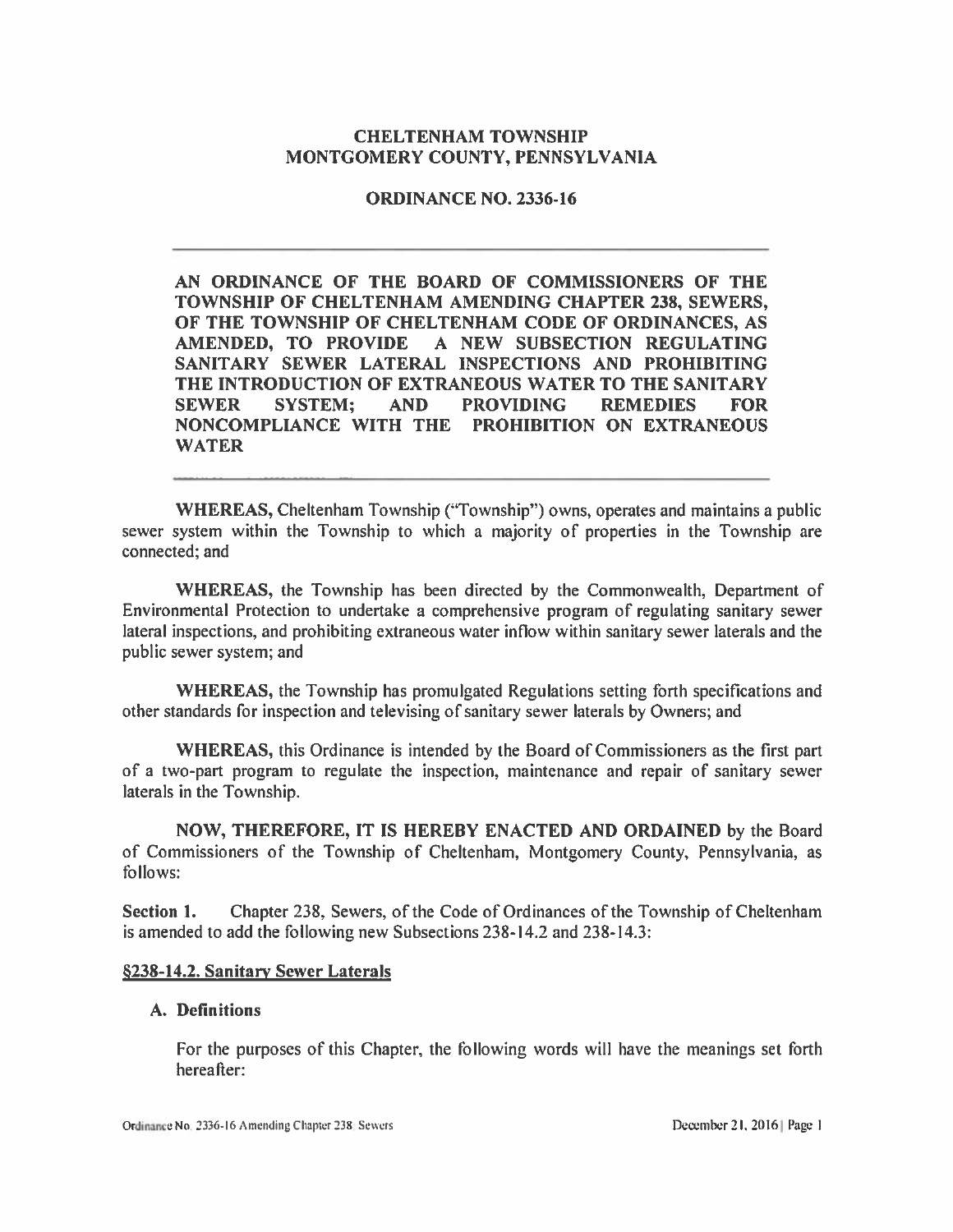- a. *Cartway* means the portion of a street or alley intended for vehicular use.
- b. *Extraneous Water* means water other than Wastewater, including but not limited to, Stormwater, surface water, groundwater, artesian well water, roof runoff, subsurface drainage, drainage from cellar or French drains, sump pump discharge, swimming pool drainage, condensate de-ionized water, and/or noncontact cooling water.
- c. Owner means the title holder of the property within or under which the Sanitary Sewer Lateral runs including, but not limited to, individuals and entities, residential and nonresidential, for profit and not-for-profit, as well as homeowner associations and condominium associations.
- d. Sanitary Sewer Lateral means a service line which transports or which is designed to transport Wastewater from an individual building or buildings to a Sewer Main.
- e. Regulations means rules and regulations promulgated by the Township Board of Commissioners in support of this Ordinance and the purposes of the Ordinance.
- f. Sewage means any substance that contains any of the waste products or excrement or other discharge from the bodies of human beings or animals and any noxious or deleterious substances being harmful or inimical to public health or to animal or aquatic life or to the use of water for domestic supply or for recreation or which constitutes pollution under the Pennsylvania Clean Streams Law including, but not limited to, human excrement and gray water (Wastewater from household showers, dishwashing operations and similar sources).
- g. Sewer means a pipe or drain used to carry off liquid and solid Sewage.
- h. Sewer Main means a publicly-owned sanitary Sewer conveyance line contained within or under the Cartway or a public right-of-way. Such lines are generally 8" in diameter or larger.
- i. Stormwater means any flow occurring during or following any form of natural precipitation and resulting from such precipitation, including snow-melt.
- j. *Township* means Cheltenham Township, Montgomery County, Pennsylvania, or its contractor.
- k. Township Engineer means the Township Engineer or his/her designee.
- I. *Video and Recording* (sometimes used herein in the past tense and other tenses as well) means closed circuit digital video and recording.
- m. Wastewater means liquid and water-carried industrial wastes and Sewage from residential dwellings, commercial buildings, industrial and manufacturing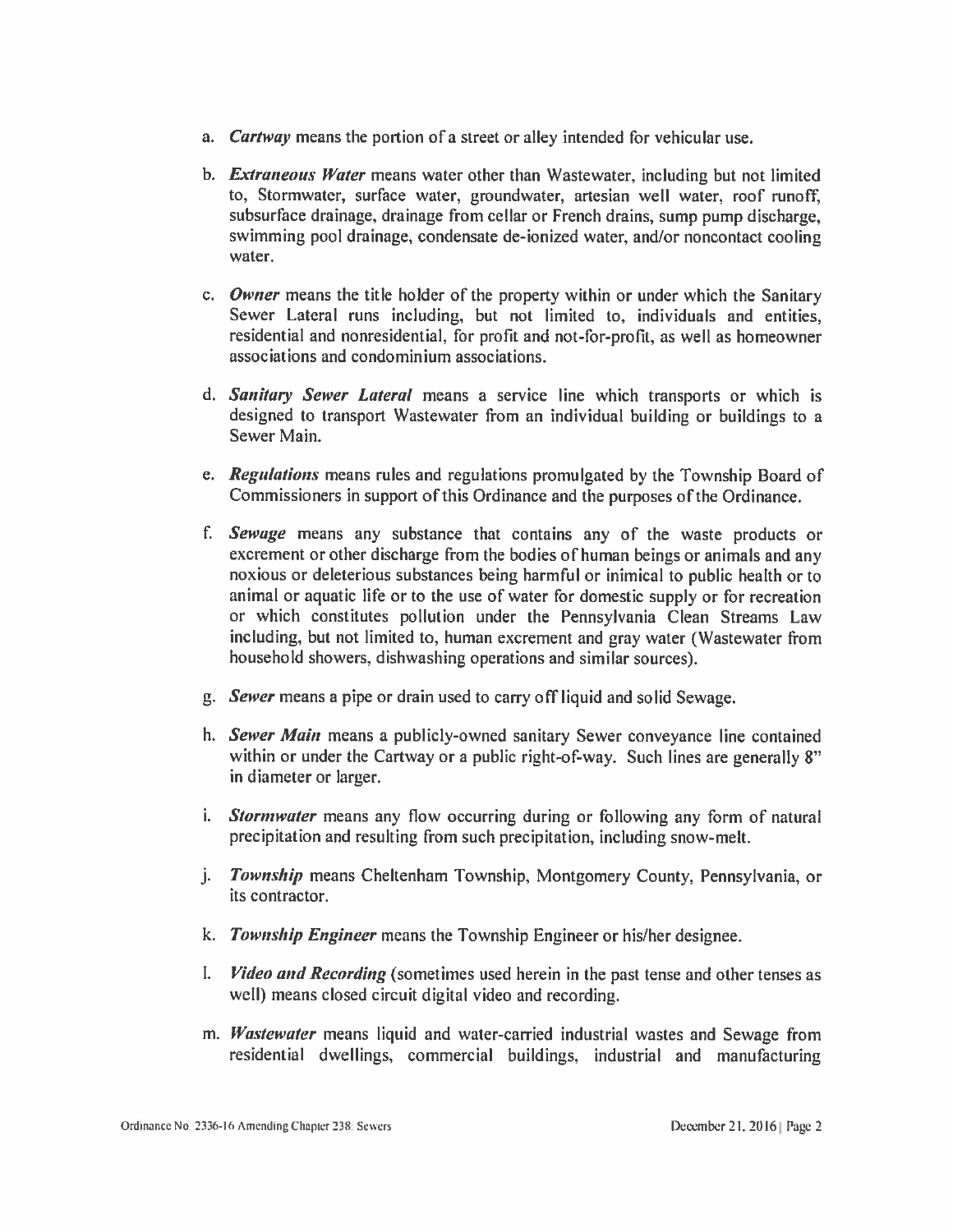facilities and institutions and other nonresidential uses, whether treated or untreated.

#### **B. Inspection of Sanitary Sewer Laterals**

- a. The Township may perform inspections to confirm the integrity of its sanitary Sewer system, including inspection by Video and Recording, and/or other inspection techniques. Such inspections will involve the Sanitary Sewer Laterals as well as the connection of Sanitary Sewer Laterals to the Sewer Main. The Township will provide written notice of an impending inspection of a Sanitary Sewer Lateral to the Owner, no less than fifteen (15) days prior to such inspection, by First Class Mail to the address set forth in Township records where local tax bills are sent. If the Township performs an inspection by Video and Recording of a portion of a Sanitary Sewer Lateral, the Township will provide the Owner with a copy of the inspection report as part of the second component of the two-part program referred to in the recitals of this Ordinance.
- b. An Owner who prefers to obtain their own Video and Recording of their Sanitary Sewer Lateral, or who objects to the proposed Video and Recording of their Sanitary Sewer Lateral by the Township, shall provide written notice to the Township of the preference and/or objection, setting forth their intention to do the Video and Recording themselves, which must be received by the Township within fifteen (15) days of the mailing of notice from the Township that the Owner's Sanitary Sewer Lateral will be inspected by Video and Recording and/or other inspection techniques. Such an Owner shall be responsible to have their Sanitary Sewer Lateral Videoed and Recorded at their sole cost and expense and shall provide an original recording of such Video and Recording to the Township Sewer Department, recorded and produced in strict accordance with the Regulations, within sixty (60) days of the mailing of such notice of preference and/or objection. If such Owner complies with this Subsection b. and the Regulations pertaining to Video and Recording, the Township will not Video and Record the applicable Sanitary Sewer Lateral of the Owner. If the Owner fails to comply strictly with the Regulations, additional Video and Recording shall be undertaken and completed by the Owner until the Video and Recording strictly complies with such Regulations in the exclusive determination of the Township Engineer. The Township Engineer's determination shall be based upon the Regulations pertaining to Video and Recording of same. An Owner who has provided written notice to the Township as provided herein that they prefer to obtain their own Video and Recording of their Sanitary Sewer Lateral, or who objects to the proposed Video and Recording of their Sanitary Sewer Lateral by the Township, but fails to comply with this Subsection b. after ten (10) days' written notice to so comply, mailed to the address described above, shall be deemed to have provided consent for the Video and Recording and inspection of their Sanitary Sewer Lateral by the Township, and the Township may thereafter perform such Video and Recording and inspection without further notice to the Owner.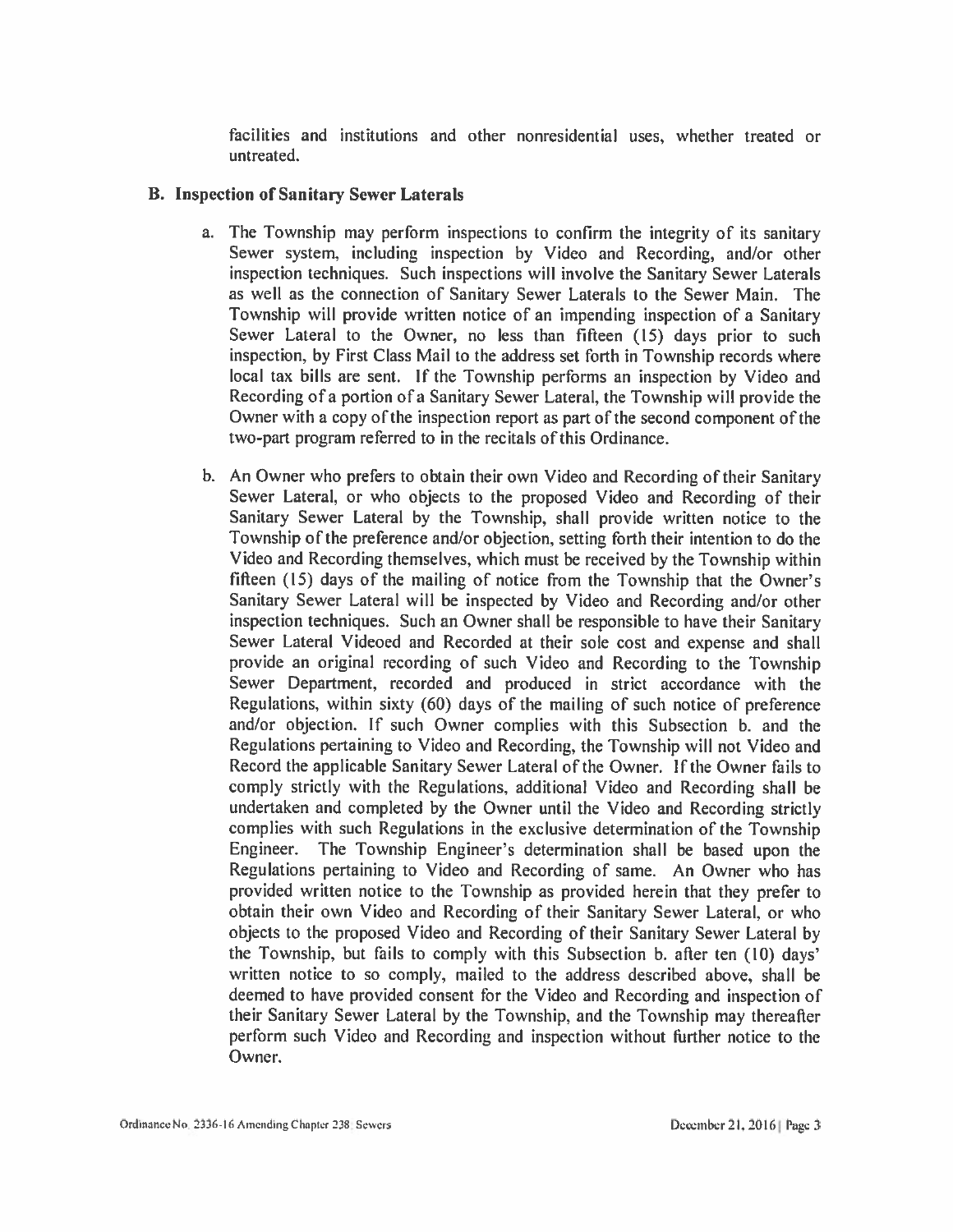## C. Prohibition of Sources of Inflow

A downspout, drain, water line, hose, or other connection which allows Extraneous Water to enter a Sanitary Sewer Lateral and/or the Sewer Main is prohibited, and shall be repaired and/or replaced so that the Extraneous Water can no longer enter the Sanitary Sewer Lateral and the Sewer Main. If the Township identifies the existence of such a prohibited connection and notifies the Owner, the Owner shall complete the repair or replacement to become compliant with this Subsection within sixty (60) days of such notice.

## §238-14.3 Remedies

- A. Remedies Civil Penalty and Other Remedies. The Township reserves the right to resolve any dispute between an Owner and the Township regarding enforcement of this Ordinance on terms other than those set forth in this Section by an agreement with the Owner. Any person who violates Subsection 238-14.2.C. of the Code, whether intentionally or through neglect or omission, shall, if judgment is entered against them, be responsible to pay a civil penalty not to exceed \$1,000 per violation, plus costs of suit and/or shall be subject to all other remedies available to the Township. Each day that a violation occurs shall constitute a separate violation.
- **B.** Remedies Cumulative. The remedies set forth in this Subsection are cumulative and in addition to, not exclusive of or in substitution for, any other remedies, at law or equity, otherwise available to the Township.
- C. Civil Penalty Related to Violation of Section 238-14.2.B.b. If an Owner who provides written notice of a preference or an objection to the Township under Subsection 238-14.2.B.b does not thereafter comply with that Subsection or the Regulations pertaining to Video and Recording, in addition to other penalties provided for herein, if judgment is entered against such Owner, then such Owner shall be responsible to pay a civil penalty of \$100 plus costs of suit and shall be subject to all other remedies available to the Township.

Section 2. Severability. The provisions of this Ordinance are intended to be severable, and if any section, sentence, clause, part or provision hereof shall be held illegal, invalid or unconstitutional by any court of competent jurisdiction, such decision of the court shall not affect or impair the remaining sections, sentences, clauses, parts or provisions of this Ordinance. It is hereby declared to be the intent of the Board that this Ordinance would have been adopted even if such illegal, invalid or unconstitutional section, sentence, clause, part or provision had not been included herein.

Section 3. Failure to Enforce Not a Waiver. The failure of the Township to enforce any provision of this Ordinance shall not constitute a waiver by the Township of its rights of future enforcement hereunder.

Section 4. Repealer. All Ordinances, or parts of Ordinances, of the Township which shall be inconsistent with this Ordinance shall be, and the same expressly are, repealed.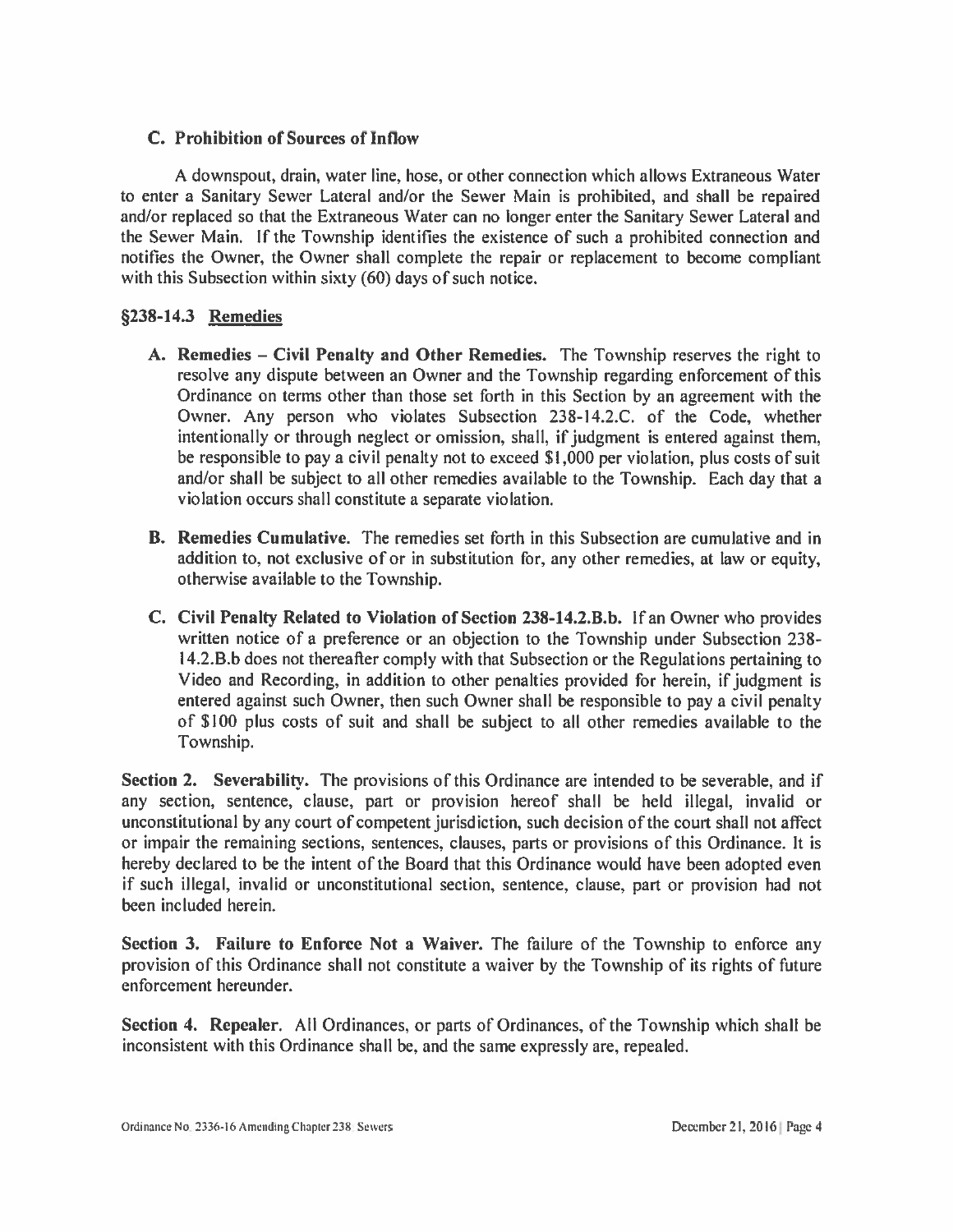Section 5. Effective Date. This Ordinance shall become effective immediately upon enactment. ENACTED AND ORDAINED, this 21<sup>st</sup> day of December A.D. 2016.

min

Attest:

Bryan T. Havir, Manager/Secretary

**TOWNSHIP OF CHELTENHAM BOARD OF COMMISSIONERS** 

Martin J: Smin. J.

By:

Morton J. Simon, Jr., President

Ordinance No. 2336-16 Amending Chapter 238: Sewers

December 21, 2016 | Page 5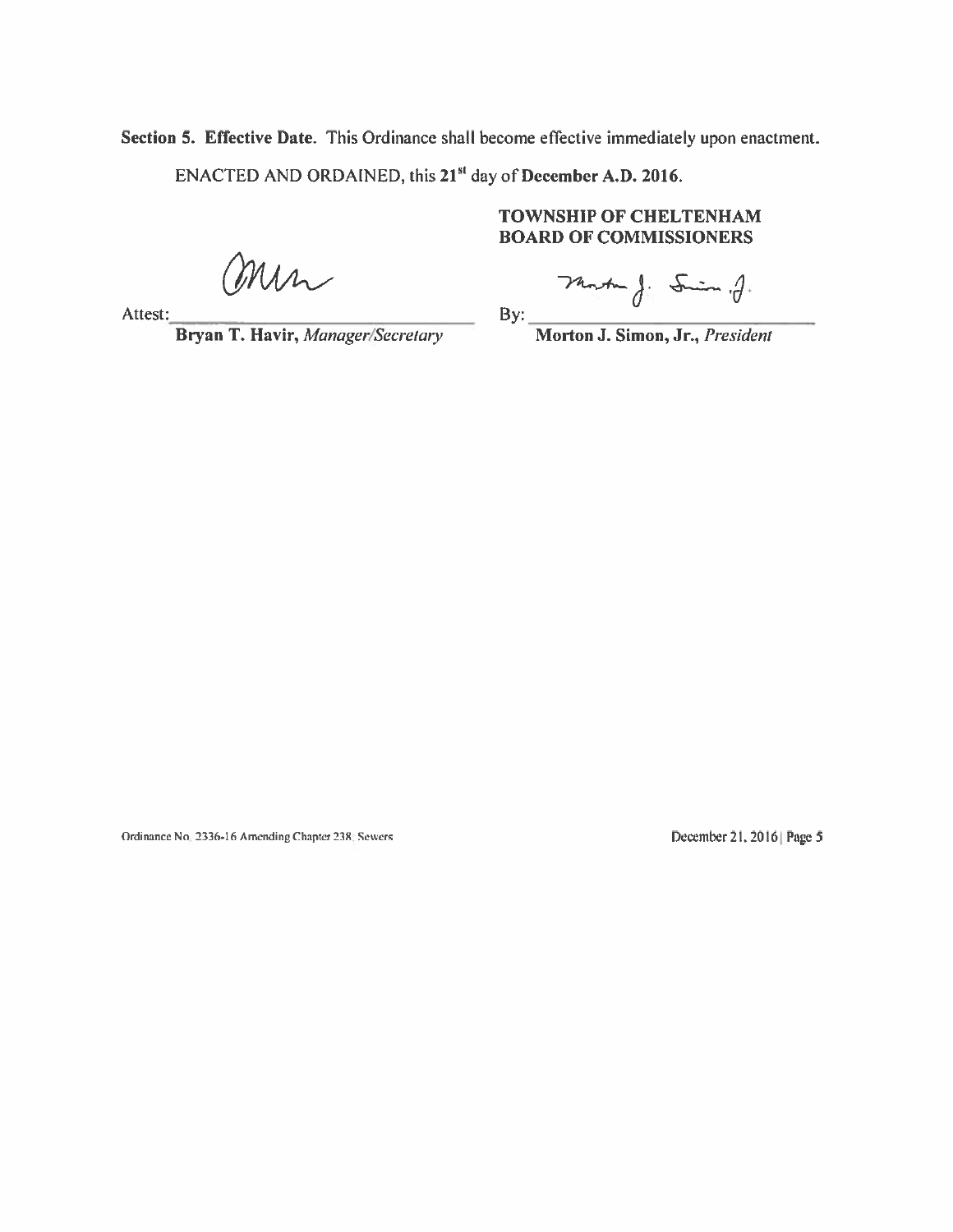### **CHELTENHAM TOWNSHIP** MONTGOMERY COUNTY, PENNSYLVANIA

#### **RESOLUTION NO. 100-16**

#### $\mathbf{A}$ **RESOLUTION ADOPTING STANDARDS AND** SPECIFICATIONS FOR SANITARY SEWER LATERAL **CLOSED CIRCUIT VIDEO RECORDING AND INSPECTION**

WHEREAS, the Cheltenham Township ("Township") owns, operates and maintains a public sewer system within the Township to which the majority of property owners in the Township are connected; and

WHEREAS, the Township adopted Ordinance No. 2336-16 regarding sanitary sewer lateral inspection on December 21, 2016; and

WHEREAS, Ordinance No. 2336-16 authorizes the Board of Commissioners to promulgate rules and regulations in support of the Ordinance.

NOW, THEREFORE, the Board of Commissioners of Cheltenham Township hereby adopts the following regulations for sanitary sewer lateral closed circuit video recording by Owners pursuant to Subsection 238-14.2.B.b of Ordinance No. 2336-16 and inspection by the Township:

1. Technical Specifications and Regulations For Close Circuit Video Recording and Inspection of Sewer Laterals, last revised December 2016, attached hereto, are hereby adopted as Township Regulations and are incorporated herein by reference as though set forth at length.

RESOLVED this 21<sup>st</sup> day of December, 2016 by the Board of Commissioners of Cheltenham Township, in lawful session, duly assembled.

**ATTEST:** 

 $M_{\Lambda}$ 

**Bryan T. Havir** Township Manager and Secretary

## **TOWNSHIP OF CHELTENHAM BOARD OF COMMISSIONERS**

Monten J: Smin .J.  $By:$ 

Morton J. Simon, Jr., President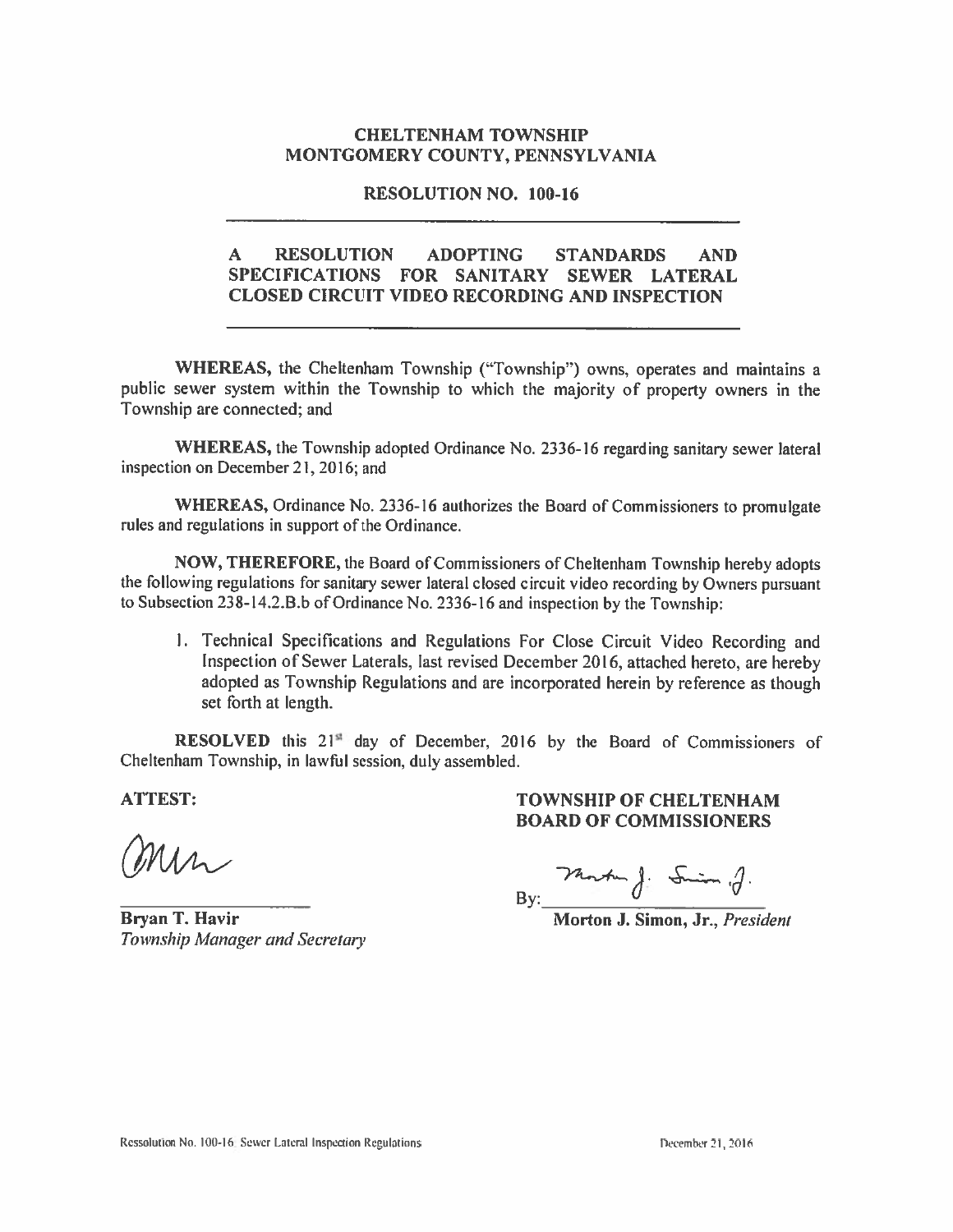## **TECHNICAL SPECIFICATIONS AND REGULATIONS FOR CLOSED CIRCUIT VIDEO RECORDING AND INSPECTION OF SEWER LATERALS**

#### **PART 1 - GENERAL**

#### **1.00 TERMS**

- A. The terms used herein shall have the same definitions as set forth in Cheltenham Township Ordinance No. 2336-16 unless defined otherwise herein.
- B. The Term "Contractor" shall mean each Contractor hired by an Owner to perform video recording of sewer laterals.
- C. The term "Sanitary Sewer Lateral" is sometime referred to herein as "lateral".

#### **1.01 SCOPE**

- A. The Contractor shall furnish all materials, tools, labor, and equipment necessary to visually inspect the individual Sanitary Sewer Laterals by means of closedcircuit digital video recording (CCTV).
- B. The Contractor shall perform all CCTV inspections in full accordance with National Association of Sewer Service Companies (NASSCO) standards as follows:
	- 1. Lateral Assessment Certification Program (LACP) for inspection of laterals.
- C. The database shall be an unmodified NASSCO-PACP Certified Access Database.
- D. The CCTV Software shall be NASSCO-PACP certified.
- E. The Contractor shall submit a certification, under oath, that the video recorded and submitted to the Township Sewer Department is for the lateral identified in the data view display and labelled on the thumb drive (see Sections 1.02B.; 3.01 B.2 & e; 3.02 D.1 & 2; and 3.02 A.6 below).

#### **1.02 SUBMITTALS**

A. The Contractor will submit printed reports containing the log sheets upon completion of the CCTV inspection that will include inspection results, time, date, pipe size, operator name, Sanitary Sewer Lateral inspection data, inspection findings, calibration reports for each camera used, NASSCO certificates for all operators, and other pertinent data for each location.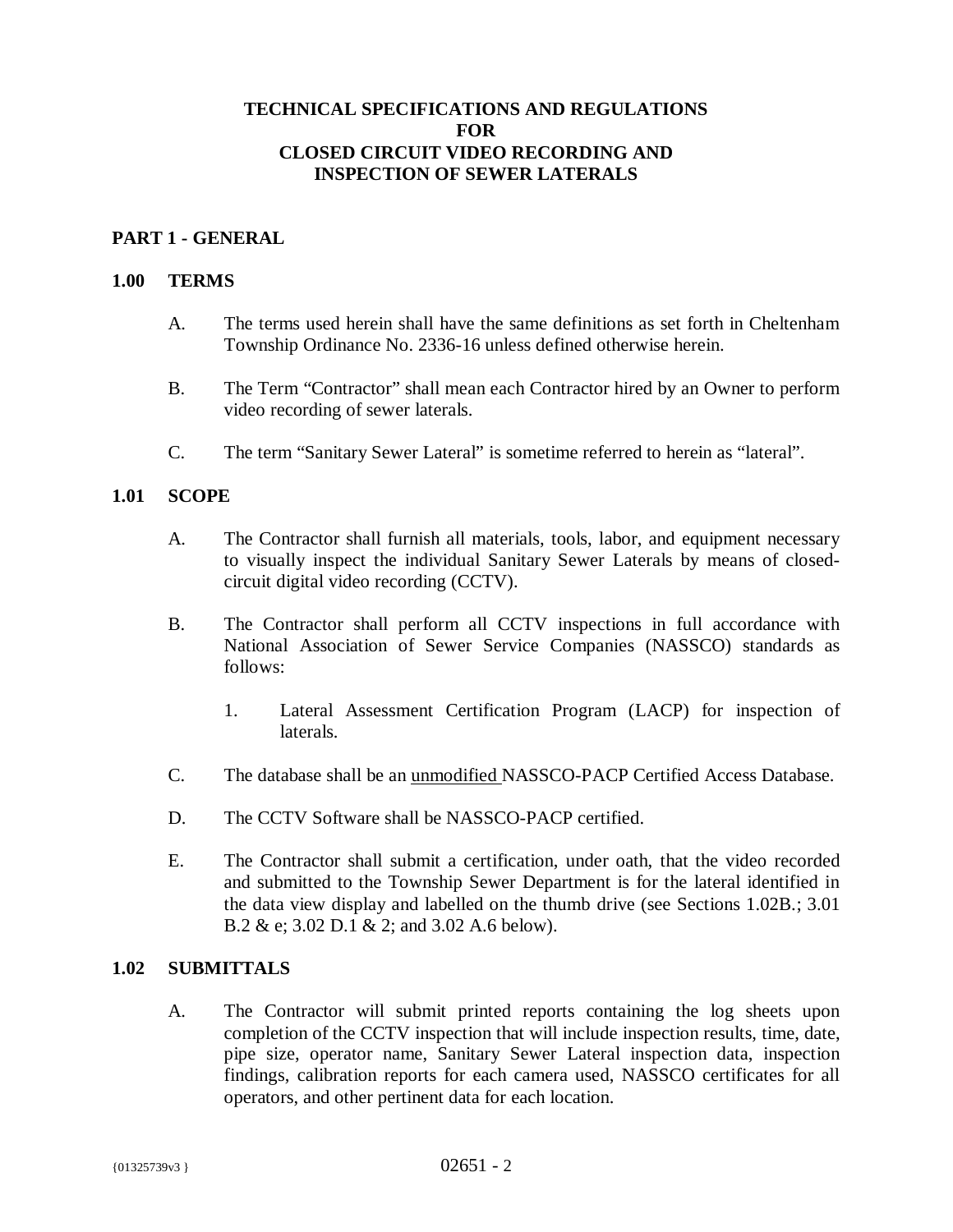All inspection codes and reports shall adhere to NASSCO coding and report forms.

 $B<sub>1</sub>$ The Contractor shall provide to the Owner, two (2) copies of the individual Sanitary Sewer Lateral inspection and associated report recorded on individual thumb drives. Each drive shall be labeled with the appropriate street address. Only one lateral inspection will be permitted per drive. The Owner shall provide to the Township one thumb drive with the Sanitary Sewer Lateral inspection and associated report recorded on the thumb drive.

#### $1.03$ **REVIEW**

- $A_{1}$ The video recordings, photographs, and data shall be reviewed by the Township for focus, lighting, clarity of view, and technical quality. Failure to adequately maintain focus, lighting, clarity of view and/or technical quality will result in the rejection of the video and/or photographs by the Township.
- **B.** Videos or photographs recorded while a camera has flipped over in the process of traveling or the viewing of laterals, obstructions, or defects are blocked by cables, skids or other equipment will not be accepted.
- $C_{\star}$ Shape, focus, proper lighting, and clear, distortion-free viewing during the camera operations shall be maintained. Failure to maintain these conditions will result in the rejection of the video and/or photographs by the Township.
- D. Videos or photographs recorded showing steam, inadequate lighting, or other poor image quality will be cause for rejection by the Township.
- E. Any reach of Sanitary Sewer Lateral where recording quality, inspection, and/or report is not acceptable according to these Specifications shall be re-televised at no cost to the Township.

#### 1.04 **CONTRACTOR REQUIRED QUALIFICATIONS:**

- A. Each operator performing CCTV inspection shall have a minimum of five years' experience in CCTV video inspection of sewer laterals. In addition, each Contractor shall provide a list of at least three customers who have had similar work completed by the same Contractor.
- **B.** Each Contractor performing CCTV inspection shall be registered with the Township.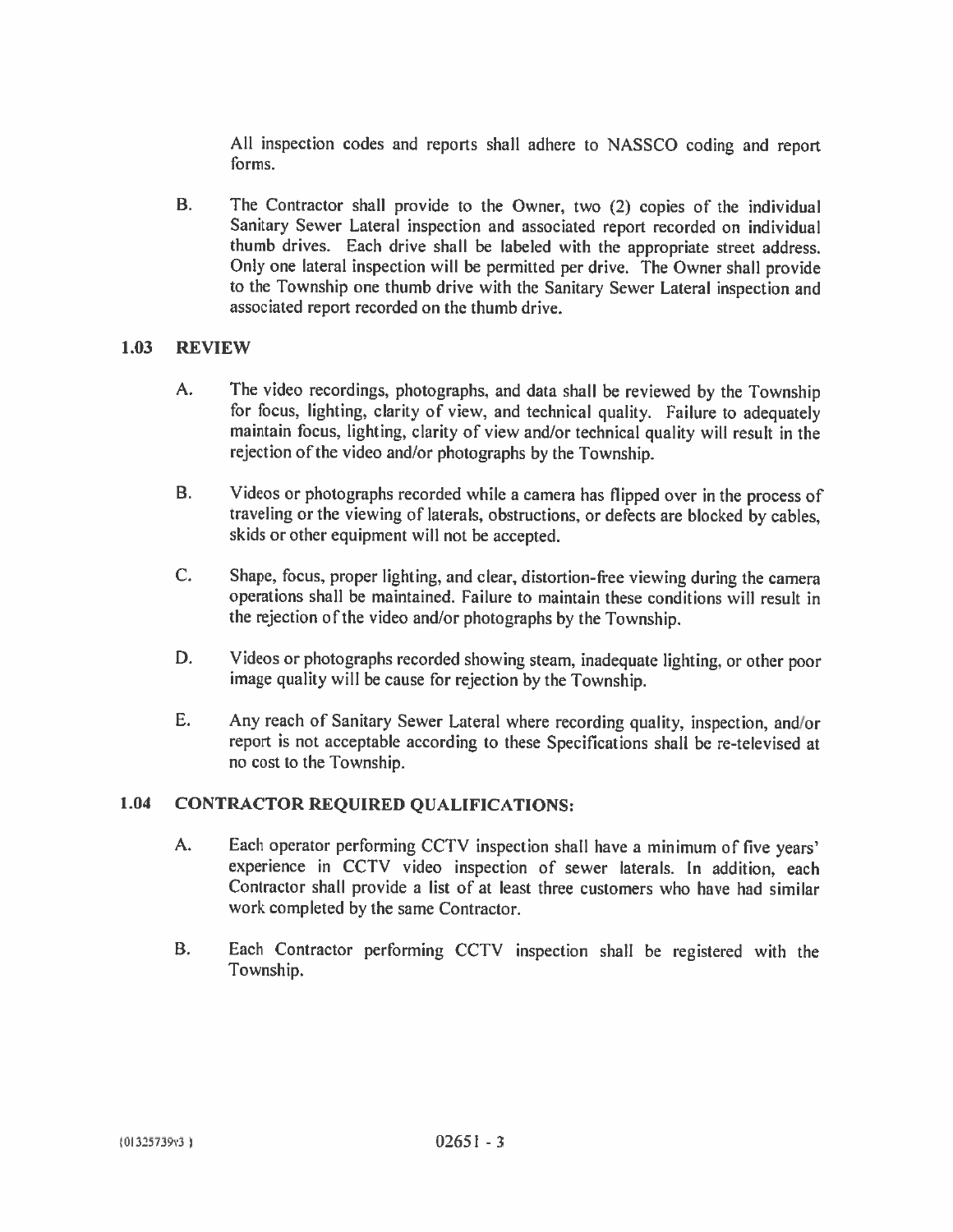#### $1.05$ **OUALITY ASSURANCE**

- Each Contractor's operators, technicians, and foremen performing a CCTV A. inspection shall be NASSCO-certified in Lateral Assessment Certification Program (LACP) for inspection of laterals.
- В. Each Contractor shall furnish current, up-to-date copies of Certificates of Completion in the above-identified program for each operator/technician and foreman performing a CCTV inspection. Certification numbers for each operator/technician and foreman performing the CCTV video inspections shall be furnished.
- C. Operators, technicians, and foremen performing a CCTV inspection found not to have up to date certification in the above program will not be permitted to conduct any CCTV or other inspections until the proper certificates are provided to and approved by the Engineer.

## **PART 2 - PRODUCTS**

#### $2.01$ **MATERIALS**

- $A.$ **Software Requirements** 
	- $\mathbf{L}$ Each Contractor shall use NASSCO-certified software and follow LACP for sewer laterals and furnish evidence to the Township of said certification.
	- $2.$ Each Contractor shall record video in MPEG1/PPEG2 format.
	- $3<sub>1</sub>$ Recordings of all Sanitary Sewer Lateral inspections shall be made on high quality, color DVD format. The audio portion of the composite digital video shall be sufficiently free from electrical interference and background noise to provide complete intelligibility of the oral report. Video media shall be protected against over-writing.

#### $2.02$ **EQUIPMENT**

 $A<sub>1</sub>$ The television camera used for the Sanitary Sewer Lateral inspection shall be one specifically designed and constructed for such application. Lighting for the camera shall be suitable to allow a clear picture for the entire periphery of the pipe. The camera shall be intrinsically safe and operative in 100 percent humidity conditions. Minimum color video camera resolution shall be 470 horizontal lines. Camera lens shall have a minimum 140 degree viewing angle with automatic or remote focus and iris control. Focal distance shall be adjustable through a range from 6 inches to infinity. Picture quality and definition shall be to the satisfaction of the Engineer and, if unsatisfactory, equipment shall be removed and no payment made for the unsatisfactory inspection. The camera head shall be pan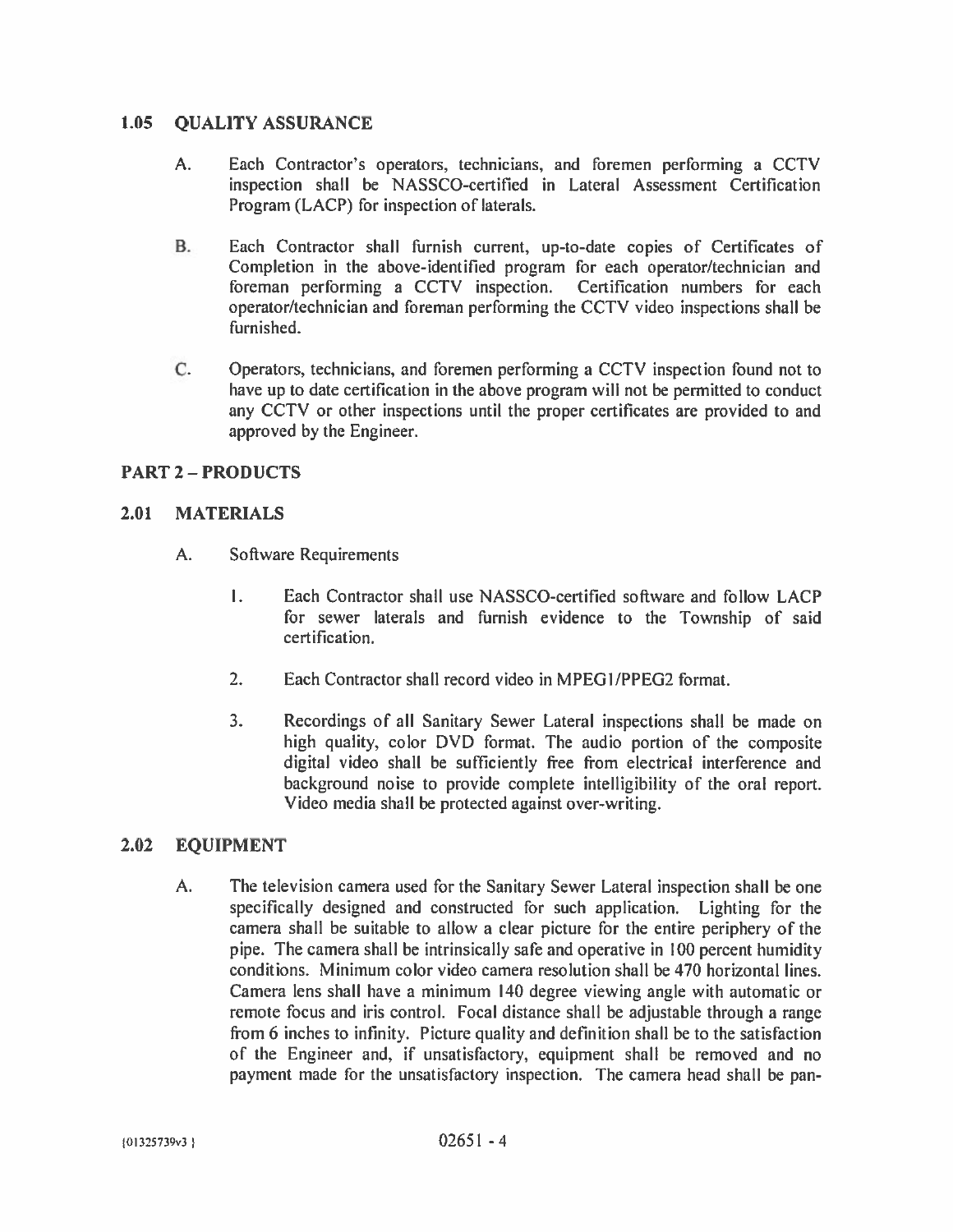and-tilt type with the ability to rotate 360<sup>°</sup> to view the entire internal circumference of the pipe. The inspection will provide full view of at least 80% of the pipe internal diameter.

The camera assembly shall be equipped with a lateral inspection system camera capable of video inspecting four (4) and six (6) inch service laterals, making the transition (jump) from four (4) and six (6) inch service laterals, and shall be the self-leveling type.

**B.** A footage counter device, which measures the distance traveled by the camera in the sewer, shall be accurate to within 0.2 foot.

## **PART 3 - EXECUTION**

#### $3.01$ **INSPECTION**

- A. Operator narration shall follow NASSCO standards. Each Contractor shall record defects using standard NASSCO nomenclature.
- $B<sub>r</sub>$ Each Contractor shall include data view display showing the following information, where applicable:
	- 1. Property owner's name.
	- 2. Location (Township, street, state).
	- 3. Lateral address and length of lateral segment, pipe size, and pipe material.
	- 4. Date and Time.
	- 5. Weather conditions.
	- 6. Contractor's name.
	- 7. Inside pipe diameter and pipe material.
	- 8. On-going footage counter.
	- 9. High resolution still pictures.
	- 10. Direction of CCTV (from property line or from mainline connection).
	- 11. Operator narration.
- $C_{\cdot}$ Each Contractor shall clearly label each DVD.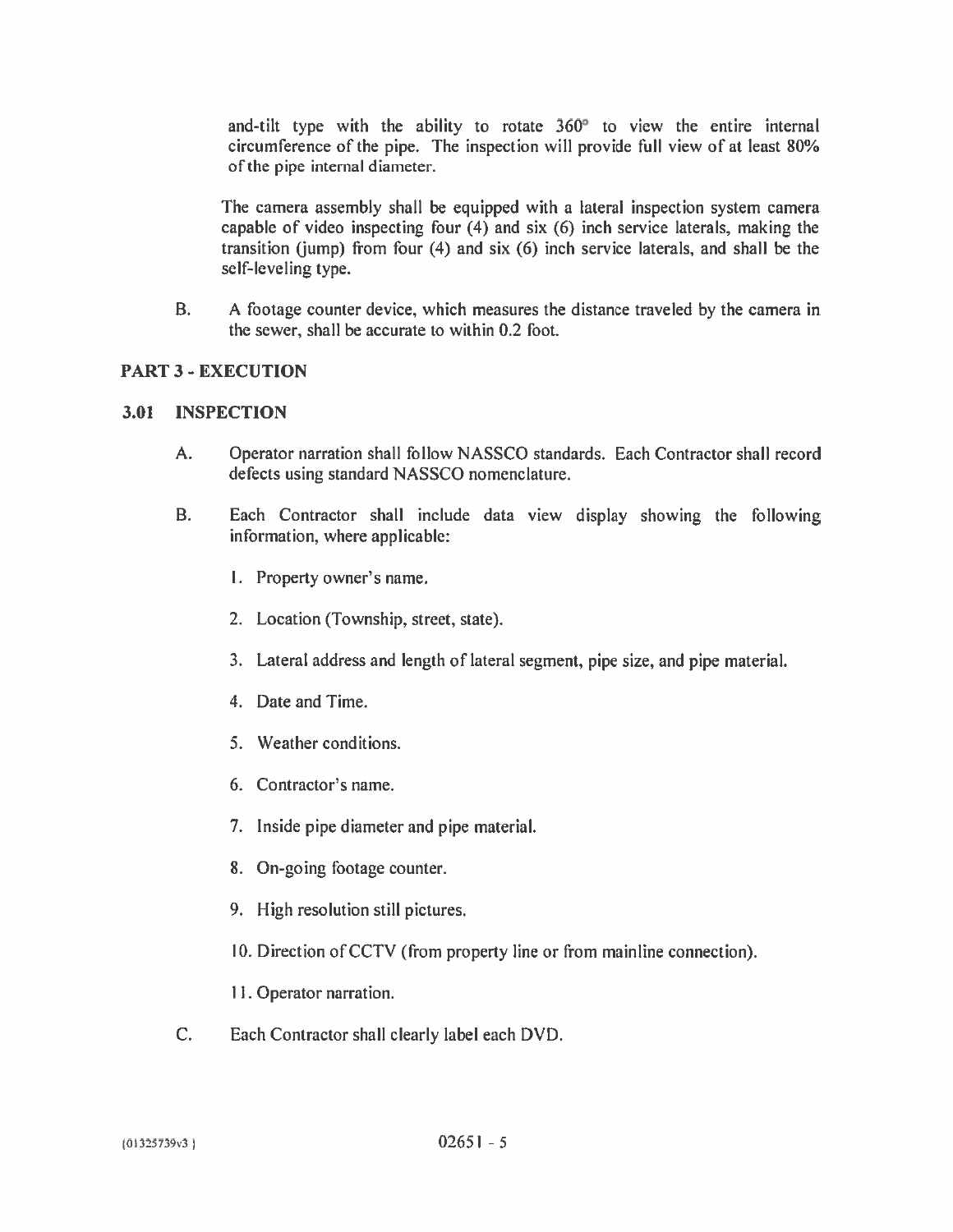#### $3.02$ **CCTV INSPECTION SURVEY**

#### $\mathbf{A}$ . **Lateral CCTV Procedure**

Each Contractor shall:

- $\mathbf{L}$ conduct operations to prevent backups and sewer overflows;
- $2.$ be responsible for cleanup, repair, fines, property damage costs and claims for any sewage backup, bypass spillage or sanitary sewer overflow;
- $3<sub>1</sub>$ isolate each section inspected;
- $4.$ prevent backflow into laterals;
- $5<sub>1</sub>$ identify inspection by building address and sewer main segment;
- if a lateral services two addresses, identify both addresses; and 6.
- $7<sub>1</sub>$ inspect private portion of lateral, that portion from edge of cart-way to house, building, structure, etc. Should any blockage prevent the inspection to continue to the house, building, structure, etc., the blockage must be cleared and the inspection completed.
- **B.** Operation

Each Contractor shall:

- $\mathbf{L}$ record section of sewer in its entirety with no breaks or interruptions;
- $2.$ move through line at speed no greater than 30 feet per minute stopping for minimum 10 seconds to record defects, and features and points of interest;
- $3.$ maintain technical quality, sharp focus, and distortion free picture;
- $4.$ pan, tilt, and rotate as necessary to best view and evaluate lateral defects, features, and points of interest;
- 5. measure location of defects and service laterals:
- 6. move camera through lateral at uniform rate from mainline to structure; and
- 7. stop at each suspected defect in lateral to allow adequate evaluation.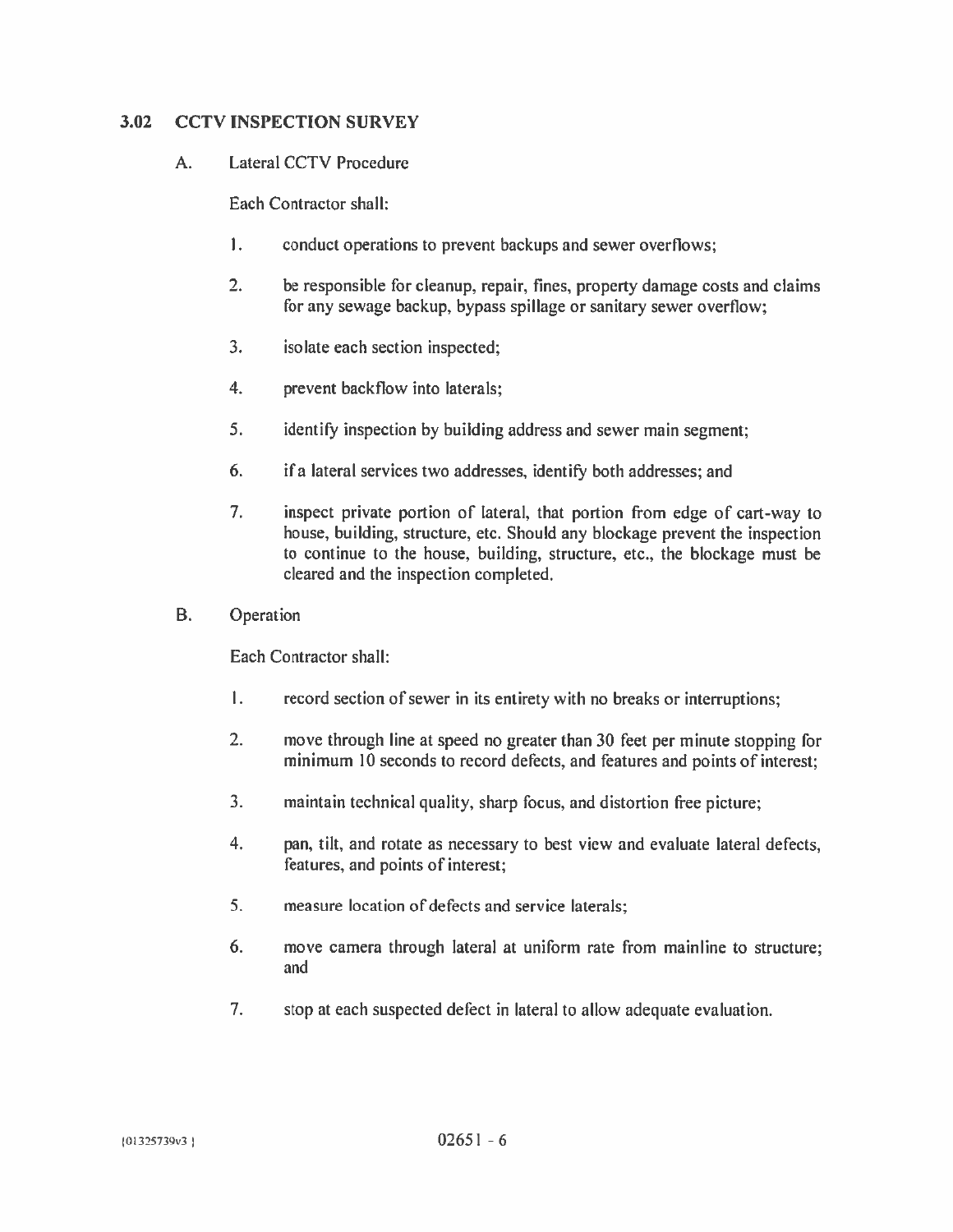#### $C.$ Defects

Each Contractor shall:

- if roots, sludge, or sediment material impedes inspection, withdraw camera and re-clean lateral; and  $\mathbf{I}$ .
- $2.$ upon completion of re-cleaning operation resume internal inspection.

 $(01325739v3)$ 

 $02651 - 7$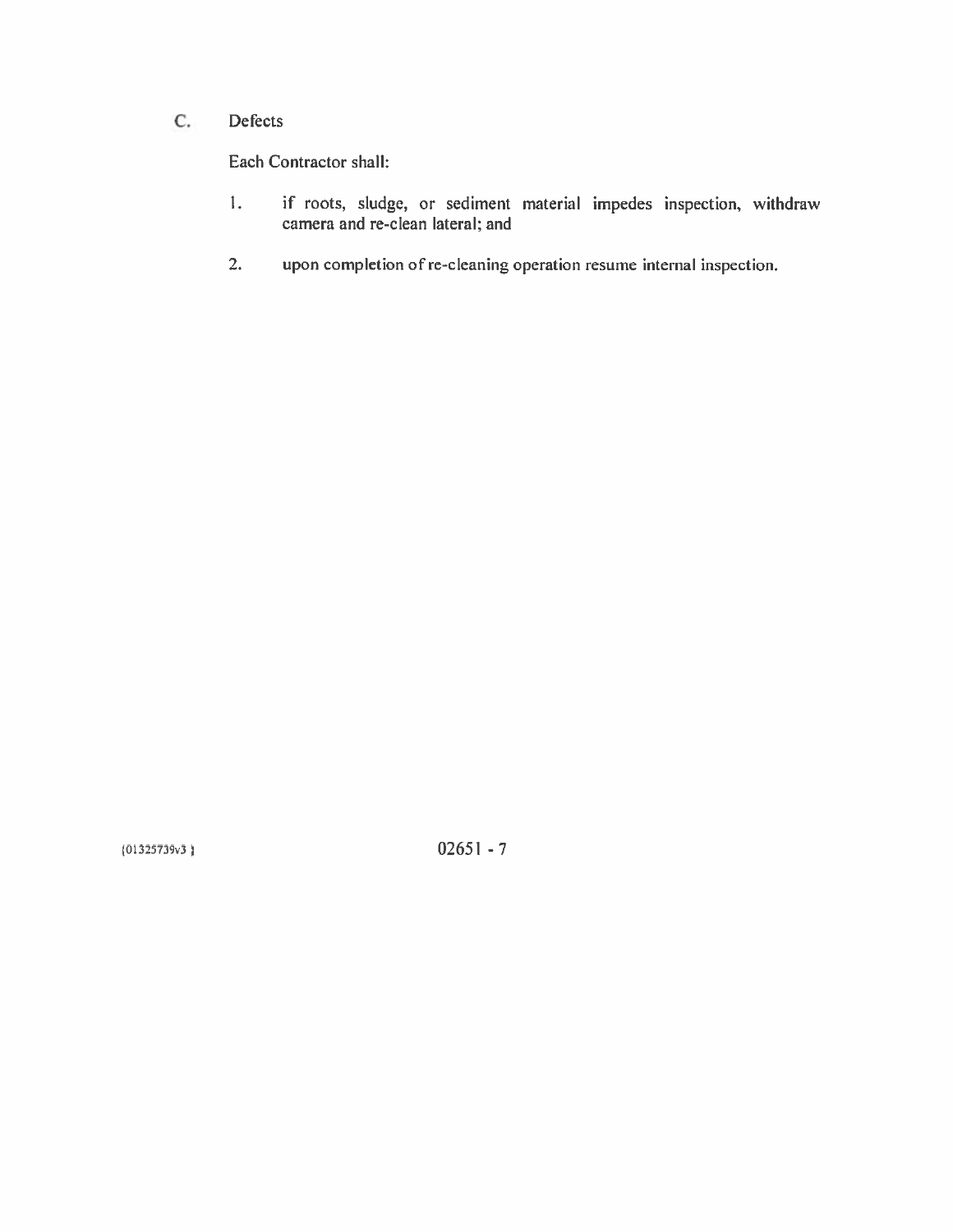### **CHELTENHAM TOWNSHIP** MONTGOMERY COUNTY, PENNSYLVANIA

#### **RESOLUTION NO. 101-16**

## **SSBS PROPERTIES - 546-552 TOWNSHIP LINE ROAD** PRELIMINARY / FINAL SUBDIVISION APPROVAL

WHEREAS, SSBS Properties, LLC ("Developer") is the owner and developer of a parcel having a total area of 0.69± acres situate in Cheltenham Township with located between Cottman Avenue (S.R. 0073) and Jefferson Avenue, west of Grove Avenue (the "Property"); and

WHEREAS, the Property is currently occupied by an automotive repair business as well as an existing dwelling; and

WHEREAS, the majority of the Property is zoned as C-3 Commercial and Business Zoning District, with a small portion located within the R-8 Residence Zoning District; and

WHEREAS, the Developer proposes to subdivide the site into two parcels along the existing zoning boundary with Lot 1 (0.52 acres) to be located within the C-3 District currently occupied by the automotive repair business with associated parking and Lot 2 (0.17 acres) to be located within the R-8 District (the "Development"); and

WHEREAS, the Development is more particularly shown on the following, which shall hereinafter be referred to as the "Plan":

> · Preliminary/Final Subdivision Plan (1 sheet) dated March 23, 2014, last revised November 4, 2016; and

WHEREAS, no improvements are proposed in connection with this Development; and

WHEREAS, the Developer desires to obtain preliminary/final subdivision approval of the Plan from Cheltenham Township in accordance with Section 508 of the Pennsylvania Municipalities Planning Code.

NOW, THEREFORE, BE IT RESOLVED that Cheltenham Township hereby grants preliminary/final approval of the subdivision as shown on the Plan described herein subject, however, to the following conditions:

 $\mathbf{L}$ At this time, the Cheltenham Township Board of Commissions waives strict compliance with the following provisions of the Cheltenham Township Subdivision and Land Development Ordinance:

Section 260-32.A, requiring an environmental impact study in accordance with  $a.$ the requirements of Section 260-30;

Section 260-32.D.(2), requiring certain existing features within four hundred  $\mathbf{b}$ . (400) feet of the Property to be shown on the plan. A partial waiver is granted. In lieu of the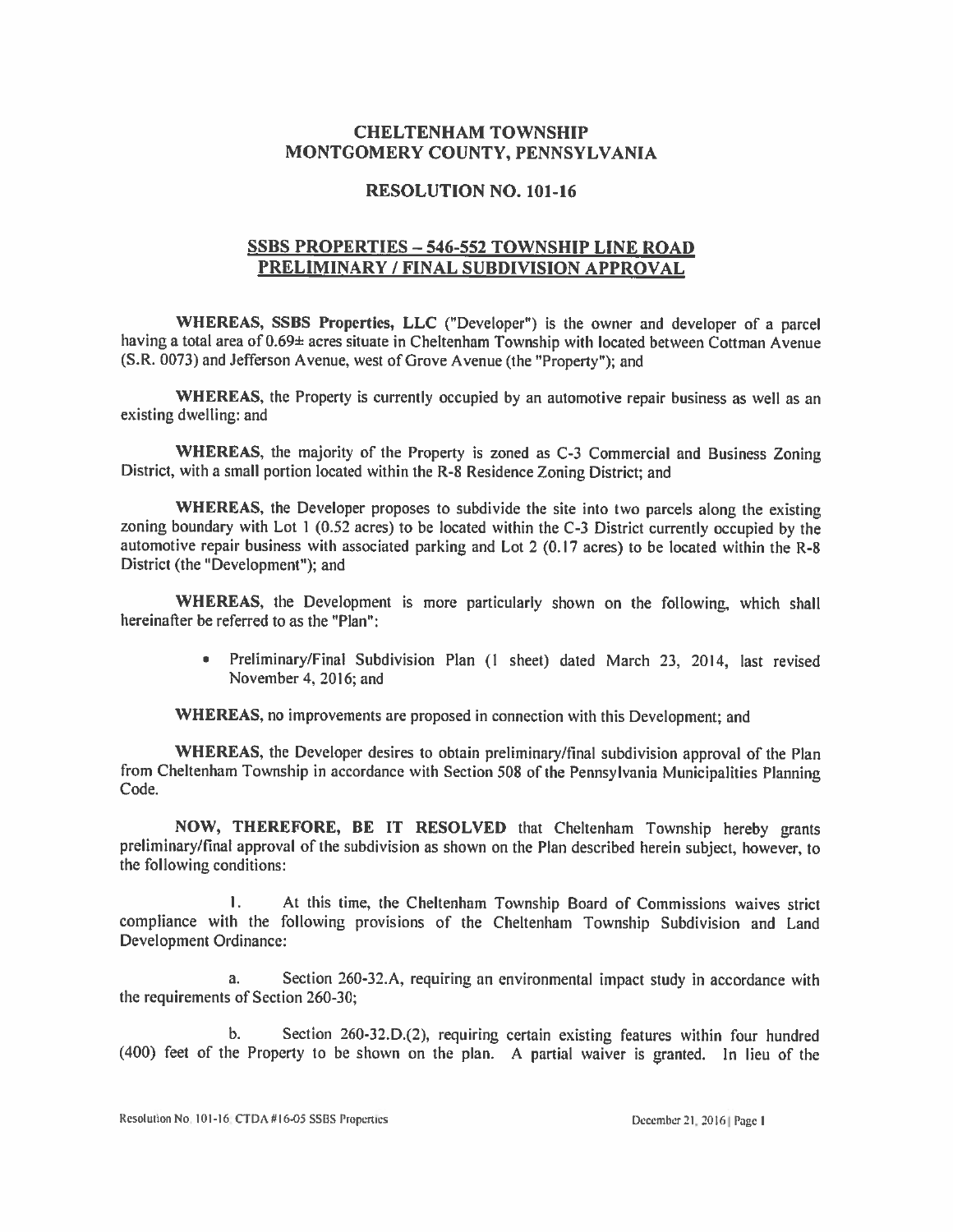requirements of these sections, Developer has agreed to add an aerial photograph to the Plan to depict the existing features within 400 feet of the Property;

Section 260-32.D.(4), requiring the location, size and ownership of all c. underground utilities and any rights-of-way within the property must be provided on the Plan; Developer has agreed to depict the existing water and sewer utilities on the plan;

d. Section 260-32.D.(5) and (7), requiring topography within and adjacent to the property for a minimum distance of four (400) hundred feet; and

Section 260-32.F. which states that whenever a lot or a parcel of ground is  $\mathbf{e}$ . subdivided so that existing structures may be separately owned, the Board may waive the filing of a preliminary plan.

 $2.$ Prior to the recording of the Plan, the Developer shall revise the Plan to resolve to the satisfaction of the Township, all issues set forth in the Township Engineer's review letter dated November 22, 2016, the entire contents of which are incorporated herein by reference, and a true and correct copy of which is attached hereto as Exhibit "A".

 $\overline{3}$ . Prior to recording the Plan, Developer shall provide the Township with all required approvals from any outside agencies having jurisdiction over the Development, if any, including, but not limited to, approval from the Pennsylvania Department of Transportation, the Montgomery County Roads and Bridges Department, the Pennsylvania Department of Environmental Protection, and the Montgomery County Conservation District.

 $4.$ The cost of accomplishing, satisfying and meeting all of the terms and conditions and requirements of the Plan, notes to the Plan, this Preliminary/Final Approval Resolution, and the costs of recording the Plan shall be borne entirely by the Developer and shall be at no cost to the Township.

5. Under the provisions of the Pennsylvania Municipalities Planning Code, the Developer has the right to accept or reject conditions imposed by the Board of Commissioners upon preliminary/final approval. In the absence of an appeal or a notice of rejection filed in writing within thirty (30) days from the date of this Resolution, the conditions set forth herein shall be deemed to have been accepted by the Developer. If the Township receives written notice of an appeal or rejection of any of the conditions set forth herein within thirty (30) days from the date of this Resolution, this approval and the waivers granted in Paragraph 1 (which waivers are granted contingent upon the acceptance of the conditions set forth herein) shall be deemed to be automatically rescinded and revoked and the application shall be considered denied based upon the failure to fully comply with all of the sections set forth in Paragraphs 1, all as authorized by Section 508 of the Pennsylvania Municipalities Planning Code.

ADOPTED and APPROVED at the public meeting of the Cheltenham Township Board of Commissioners, duly assembled, held on December 21, 2016.

**ATTEST:** 

min

Bryan T. Havir Township Manager and Secretary

## **TOWNSHIP OF CHELTENHAM BOARD OF COMMISSIONERS**

By: Monte f: Sim of.

Morton J. Simon, Jr., President

December 21, 2016 Page 2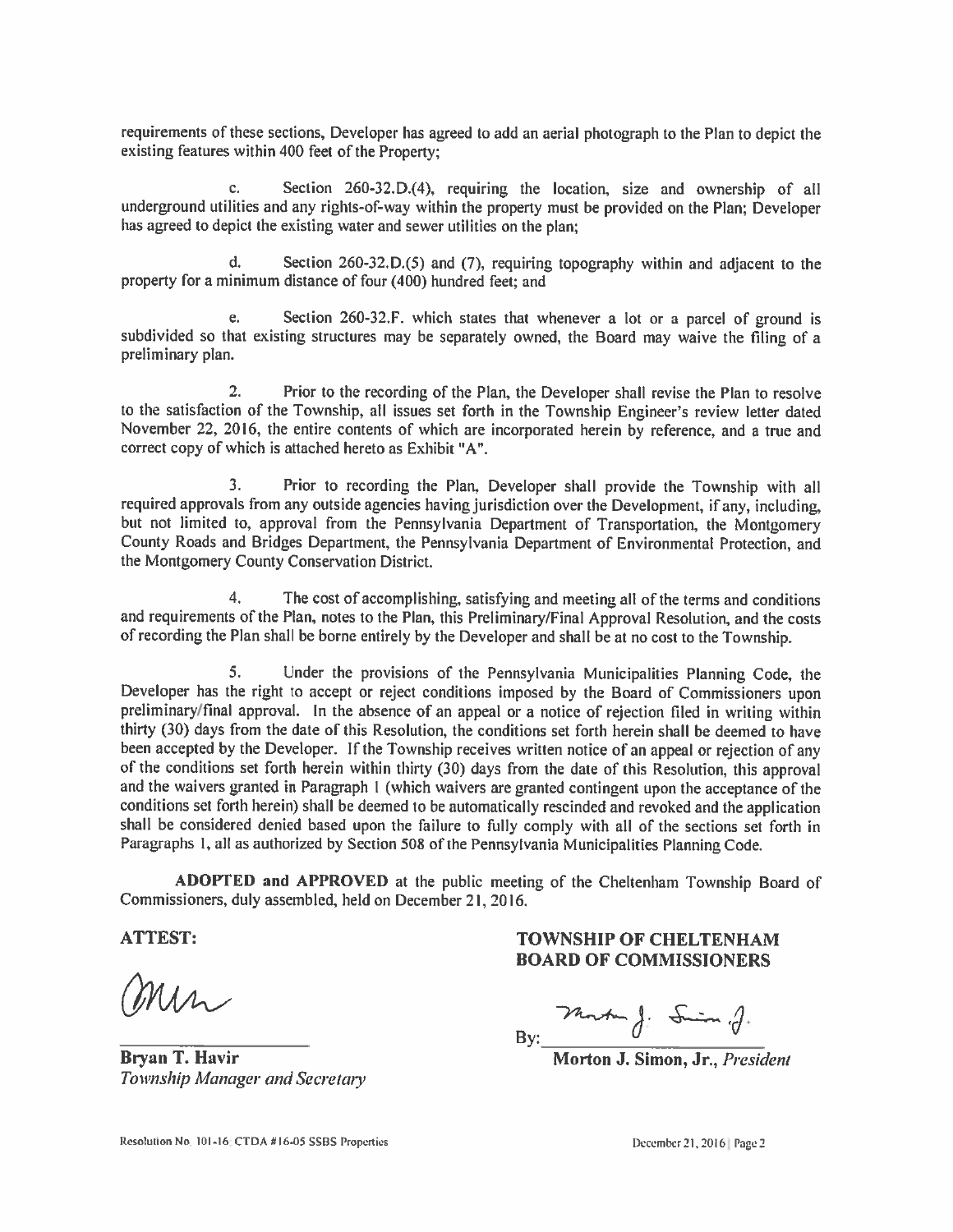## **CHELTENHAM TOWNSHIP** MONTGOMERY COUNTY, PENNSYLVANIA

**ORDINANCE NO. 2337-16** 

AN ORDINANCE OF THE BOARD OF COMMISSIONERS OF. **CHELTENHAM TOWNSHIP, MONTGOMERY COUNTY. PENNSYLVANIA AMENDING THE** CHELTENHAM TOWNSHIP CODE TO MODIFY THE **COMPENSATION AND BENEFITS OF THE TOWNSHIP FINANCE OFFICER** 

WHEREAS, the Board of Commissioners of Cheltenham Township ("Board of Commissioners") wishes to modify the compensation and benefits of the elected Finance Officer.

NOW, THEREFORE, it is hereby ADOPTED and ENACTED as follows:

#### **SECTION I. - Amendment to the Code**

Section 5-19.B. in Chapter 5, "Administration of Government," Article III. "Township Officials," Section 5-19, "Elected Finance Officer," of the Cheltenham Township Code is amended to read as follows (deleted words in cross out, added words in bold):

§5-19.B. Compensation and benefits.

- $(1)$ The annual compensation of the Finance Officer for the collection of Township taxes (the real estate transfer tax, the mercantile tax and the business privilege tax) and the oversight of third party agencies retained by the Township Board of Commissioners to administer the collection of the earned income tax shall be \$15,000-\$33,500.
- The annual compensation of the Finance Officer for the collection of the carned-income  $(2)$ tax, where an outside agency is retained by the Township Board of Commissioners to administer-such-collection, shall be \$8,500.
- The health benefits of the Finance Officer for performing the listed duties of the  $\Theta$ Finance Officer shall be commensurate with the benefits of salaried employees.
- $(2)(4)$  The annual compensation of the Finance Officer for performing the duties of the Controller at the request of the Board of Commissioners shall be \$10,000 \$5,000.

#### **SECTION II. - Disclaimer**

Nothing in this Ordinance shall limit, in any manner whatsoever, the Township's right to enforce any ordinance or law of Cheltenham Township, Montgomery County, Pennsylvania.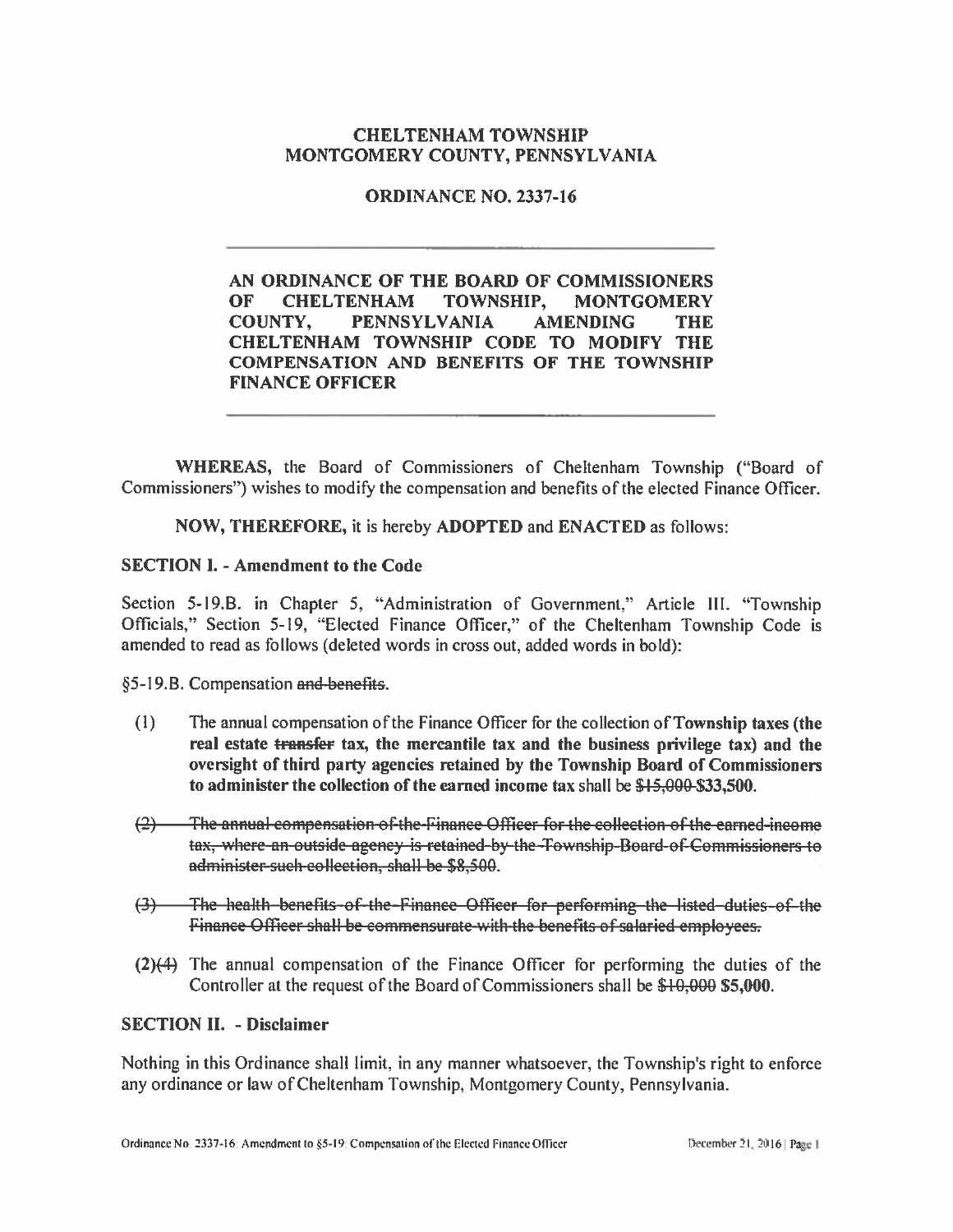#### **SECTION III.** - Severability

The provisions of this Ordinance are severable, and if any Section, sentence, clause or phrase shall be held by a court of competent jurisdiction to be illegal, invalid, or unconstitutional, the remaining portions of this Ordinance shall not be affected or impaired thereby.

#### **SECTION IV. - Repealer**

Any ordinance or part of any Ordinance conflicting with the provisions of this Ordinance shall be deemed and the same are hereby repealed to the extent of such conflict.

#### **SECTION V. - Failure to Enforce Not a Waiver**

The failure of the Township to enforce any provision of this Ordinance shall not constitute a waiver by the Township of its rights of future enforcement hereunder.

#### **SECTION VI. - Effective Date**

This Ordinance shall take effect and be in force as soon after adoption as is permitted by law.

DULY ORDAINED AND ENACTED this 21<sup>st</sup> day of December, 2016, by the Board of Commissioners of Cheltenham Township, Montgomery County, Pennsylvania, in lawful session duly assembled.

Mr

Attest:

Bryan T. Havir, Manager/Secretary

#### **TOWNSHIP OF CHELTENHAM BOARD OF COMMISSIONERS**

Martin J. Smin. J.

By:

Morton J. Simon, Jr., President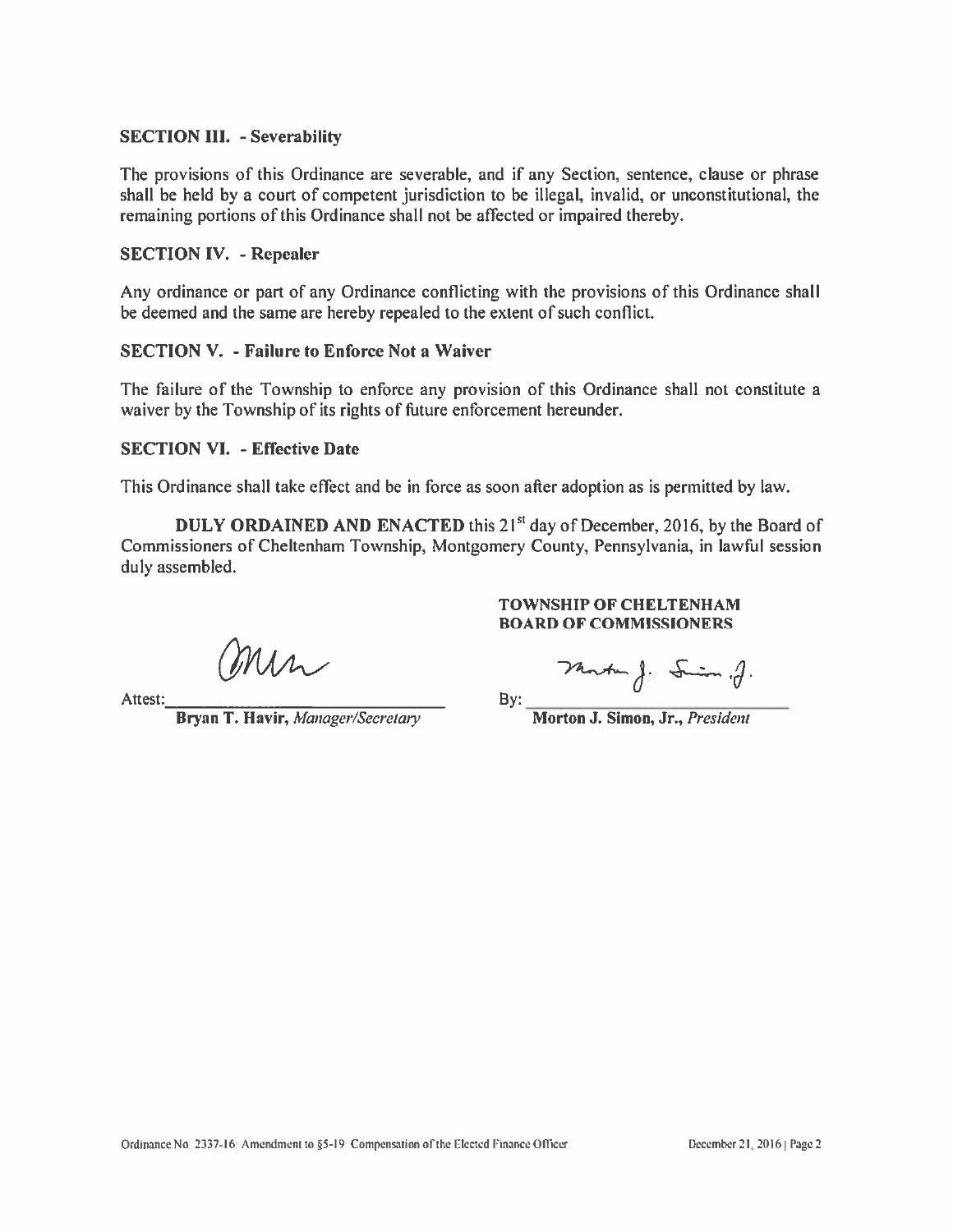#### **CHELTENHAM TOWNSHIP** MONTGOMERY COUNTY, PENNSYLVANIA

#### **ORDINANCE NO. 2338-16**

AN ORDINANCE OF THE BOARD OF COMMISSIONERS OF. **CHELTENHAM TOWNSHIP. MONTGOMERY** COUNTY, PENNSYLVANIA, TO AMEND THE CODE OF THE TOWNSHIP OF CHELTENHAM, CHAPTER 285 THEREOF, ENTITLED VEHICLES AND TRAFFIC, BY **AMENDING CERTAIN** STREET AND PARKING **REGULATIONS.** 

The Board of Commissioners of the Township of Cheltenham hereby ordains:

SECTION 1. The Code of the Township of Cheltenham, Chapter 285, Article IV, entitled Schedule of Traffic Regulations, Section 285-43 thereof is hereby amended by **ADDING** the following:

**KESWICK AVENUE** 

(20) HANDICAPPED PARKING in front of 142 South **Keswick Avenue** 

**SECTION 2.** That in all other respects Chapter 285 of the Code of the Township of Cheltenham is hereby approved and accepted as amended, and shall continue in full force and effect.

**SECTION 3.** This Ordinance shall take effect and be in force from and after its approval as required by law.

By:

**ENACTED** into an Ordinance this 21<sup>st</sup> day of December, 2016.

min

Attest:

Bryan T. Havir, Manager/Secretary

**TOWNSHIP OF CHELTENHAM BOARD OF COMMISSIONERS** 

Monte J: Sim g.

Morton J. Simon, Jr., President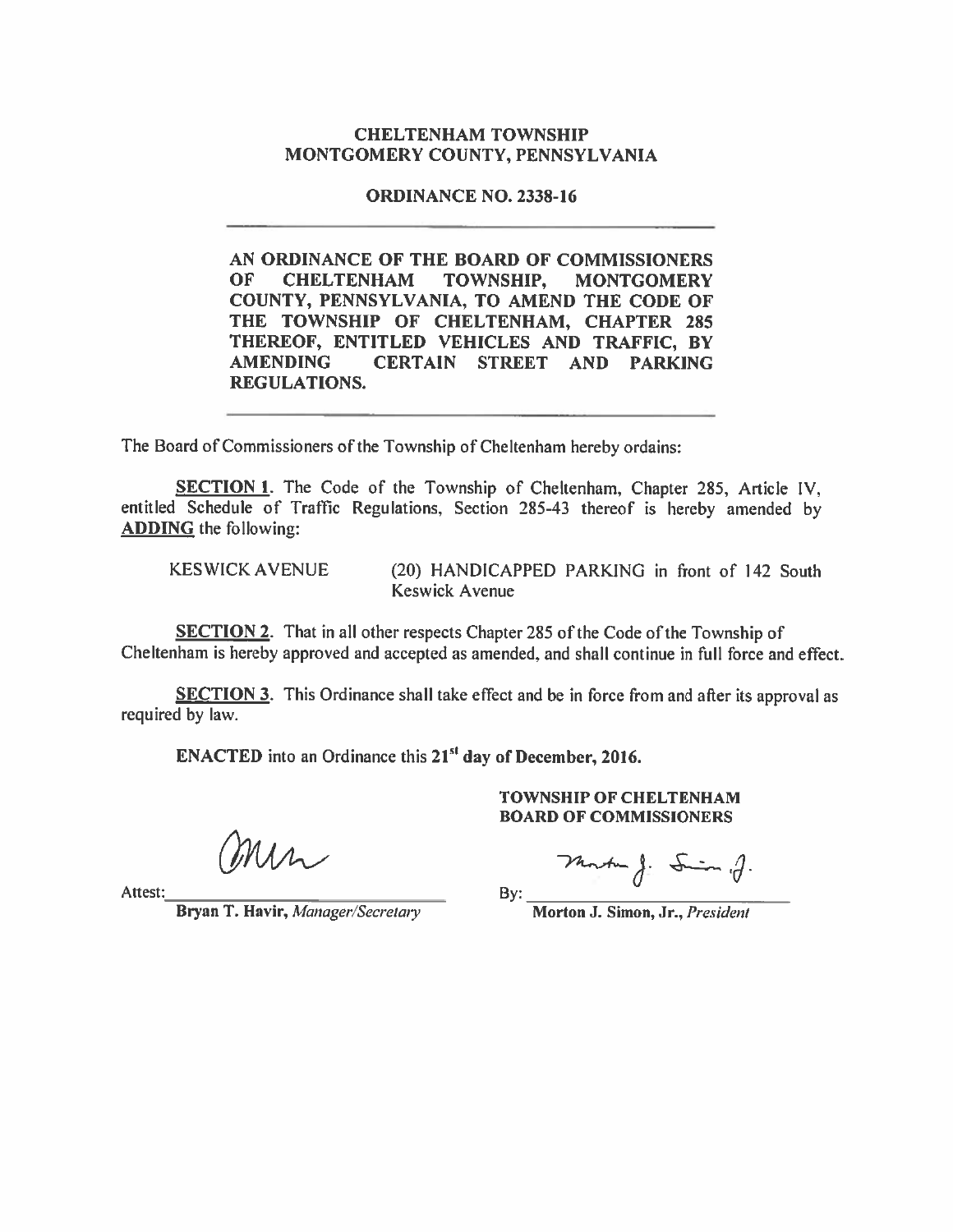#### **TOWNSHIP OF CHELTENHAM** MONTGOMERY COUNTY, PENNSYLVANIA

## **RESOLUTION NO. 102-16**

A RESOLUTION OF THE BOARD OF COMMISSIONERS OF -**CHELTENHAM** TOWNSHIP. **MONTGOMERY** COUNTY, PENNSYLVANIA CLOSING **OUT THE COMMUNITY CONSERVATION PARTNERSHIPS GRANT** PROJECT (BRC-TAG-17-5) FOR **THE CURTIS** ARBORETUM CONSERVATION AND LANDSCAPE **MANAGEMENT PLAN** 

WHEREAS, Cheltenham Township, Montgomery County, Pennsylvania, has prepared a Conservation and Landscape Management Plan (Plan) for Curtis Arboretum: and

WHEREAS, the purpose of the Plan is to:

- 1. Develop the long-term plan for the design and historic rehabilitation of the Curtis Arboretum and overall site.
- 2. Develop long-term property management strategies to preserve the historic and natural resources.
- 3. Innovate recreational and/or educational activities.
- 4. Document the historic landscapes and pursue designation as a Historic American Landscape Survey (HALS) site according to the National Park Service standards; and

WHEREAS, the Plan was financed in part by a Community Conservation Partnerships Program Grant under the administration of the Pennsylvania Department of Conservation and Natural Resources, Bureau of Recreation and Conservation, under contract number BRC-TAG- $17-5.$ 

NOW, THEREFORE, BE IT RESOLVED by the Board of Commissioners of Cheltenham Township that:

- 1. The project was completed in accordance with the Grant Agreement.
- 2. All project expenditures have been made and were in accordance with the Grant Agreement.
- 3. The Plan and related materials are acceptable to Cheltenham Township.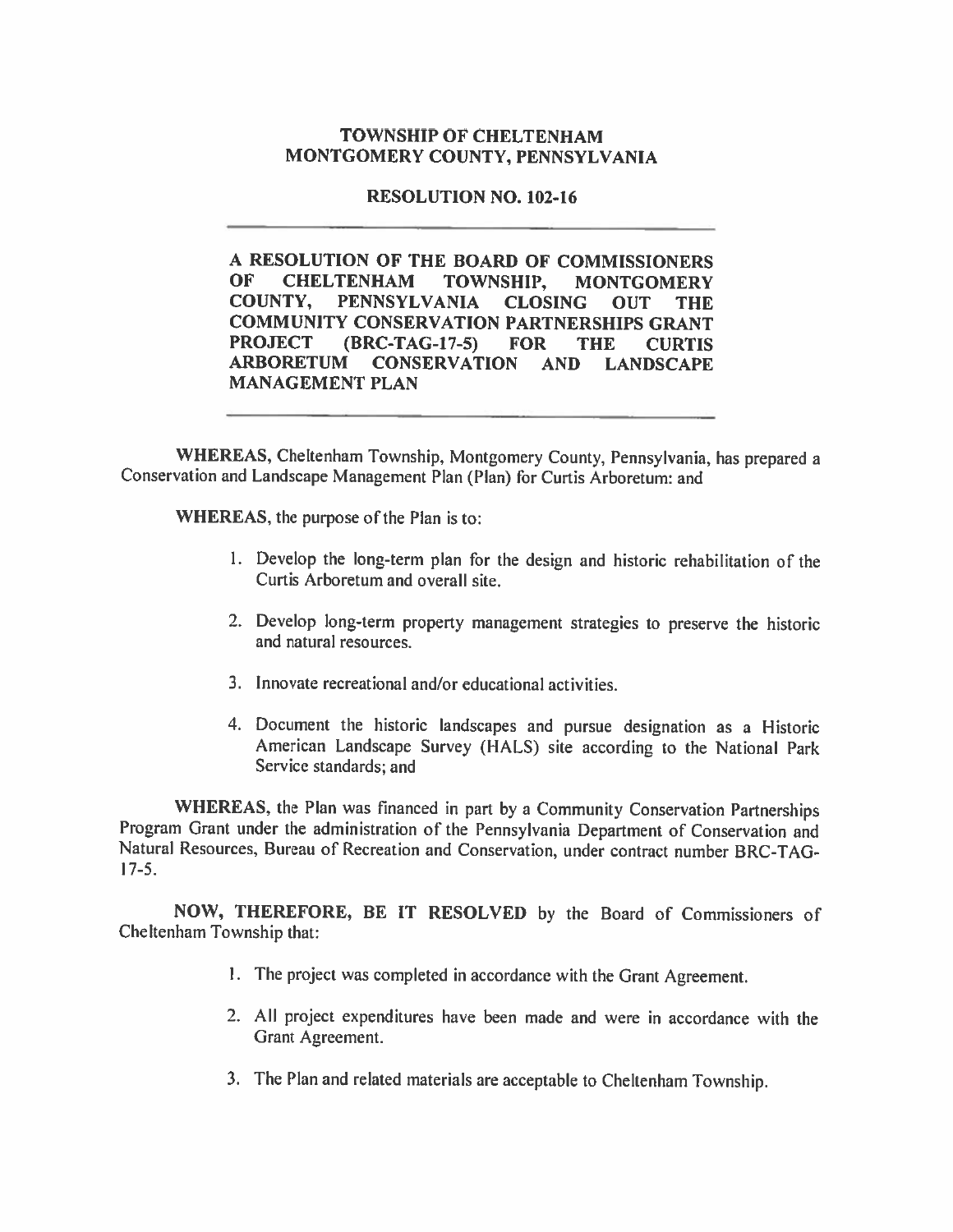4. The Plan and related materials will be used to guide future recreation and conservation decisions.

IN WITNESS WHEREOF, the Board of Commissioners of the Township of Cheltenham, County of Montgomery, Commonwealth of Pennsylvania, has adopted and enacted this Resolution at its public meeting held at Curtis Hall, 1250 West Church Road, Wyncote, Pennsylvania, 19095, under my hand and the Seal of the Township of Cheltenham, this 21<sup>st</sup> day of December, A.D., 2016, in the year of the Township of Cheltenham the one hundred seventeenth.

**ATTEST:** 

min

**Bryan T. Havir** Township Manager and Secretary

### **TOWNSHIP OF CHELTENHAM BOARD OF COMMISSIONERS**

By: Panter J: Sim .J.

Morton J. Simon, Jr., President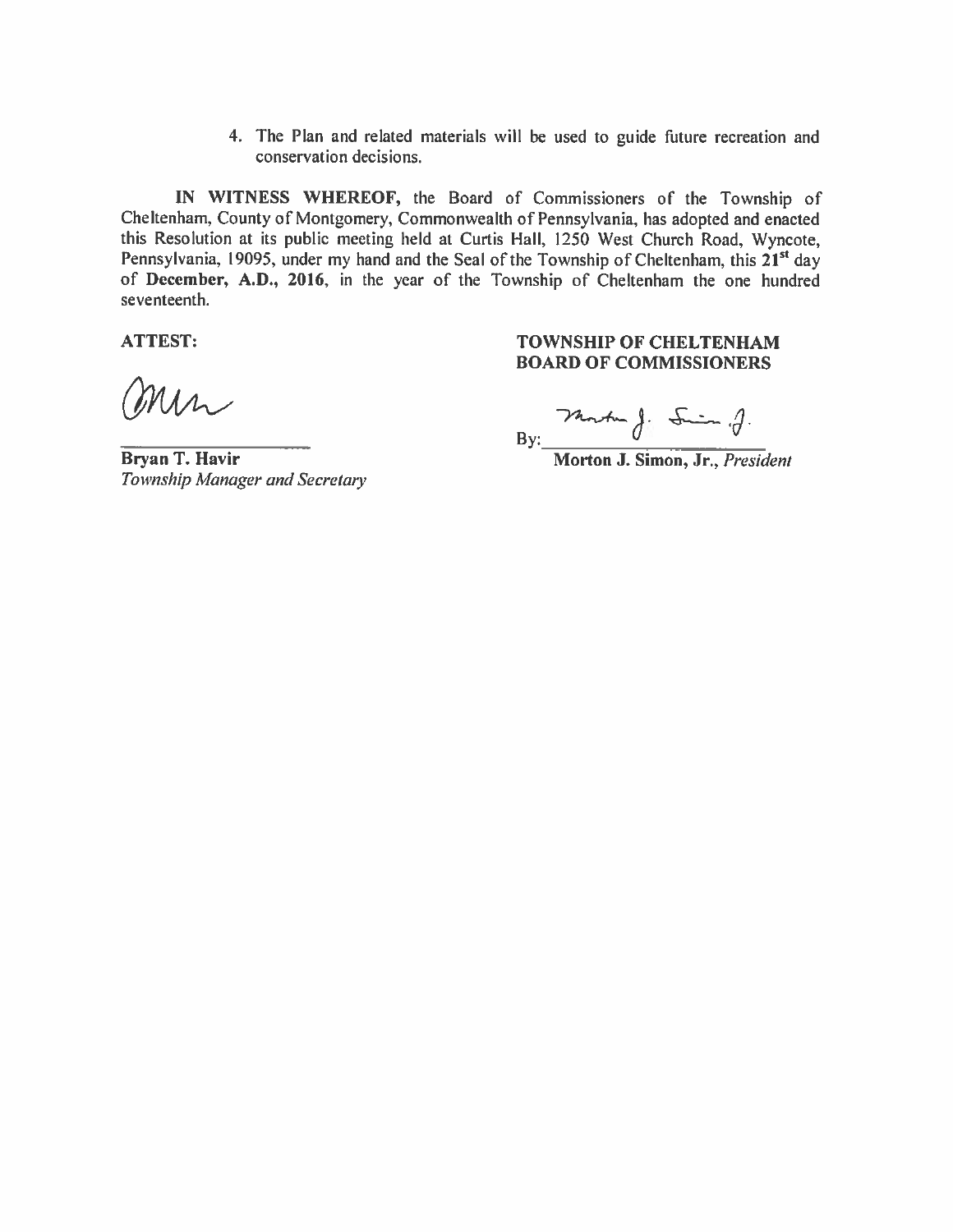#### **TOWNSHIP OF CHELTENHAM** MONTGOMERY COUNTY, PENNSYLVANIA

#### **RESOLUTION NO. 103-16**

A RESOLUTION OF THE BOARD OF COMMISSIONERS **OF CHELTENHAM TOWNSHIP, MONTGOMERY COUNTY. PENNSYLVANIA AUTHORIZING THE** TOWNSHIP ADMINISTRATION TO PURSUE STATE **TRANSPORTATION GRANT UNDER THE MULTIMODAL TRANSPORTATION FUND TO SUPPORT THE IMPLEMENTATION** OF **TRANSPORTATION AND** PEDESTRIAN IMPROVEMENTS IN THE ELKINS PARK **EAST COMMERCIAL DISTRICT** 

WHEREAS, the Township of Cheltenham, Montgomery County, desires to apply for state funding from the Pennsylvania Department of Transportation Multimodal Transportation Fund (MTF) to financially aid in the Township's implementation of transportation and pedestrian improvements in the Elkins Park East Commercial District; and

WHEREAS, Cheltenham Township completed a Commercial District Enhancement Plan for the Elkins Park East Commercial District in 2000, which outlines a vision and implementation plan for economic development, transportation improvements and streetscape enhancements; and

WHEREAS, Cheltenham Township engaged engineers and planners to design transportation and pedestrian improvements in the Elkins Park East Commercial District; and

WHEREAS, Cheltenham Township desires to enhance the Elkins Park East Commercial District on Montgomery Avenue, Harrison Avenue, Park Avenue and High School Road; and

WHEREAS, the proposed enhancements to the Elkins Park East Commercial District will address the state's multimodal and smart transportation policies and initiatives by integrating land use and transportation decisions to improve the Township's commercial district of Elkins Park East by providing safe and reliable transportation options, traffic calming measures, enhanced pedestrian access and bicycle connections to public transit facilities, pedestrian safety and physical site improvements that require the removal of barriers to ADA, and way-finding signage to benefit economic growth and stabilization, both of the commercial core and the surrounding neighborhood that primarily support revitalization of the business district.

NOW THEREFORE BE IT RESOLVED, that the Board of Commissioners of Cheltenham Township, Montgomery County, Pennsylvania, desires to file a FY 2016-17 MTF application to secure funds in an amount up to \$1,454,712 based on the total project cost of \$2,325,461 per the attached Project Budget for the purpose of installing a variety of streetscape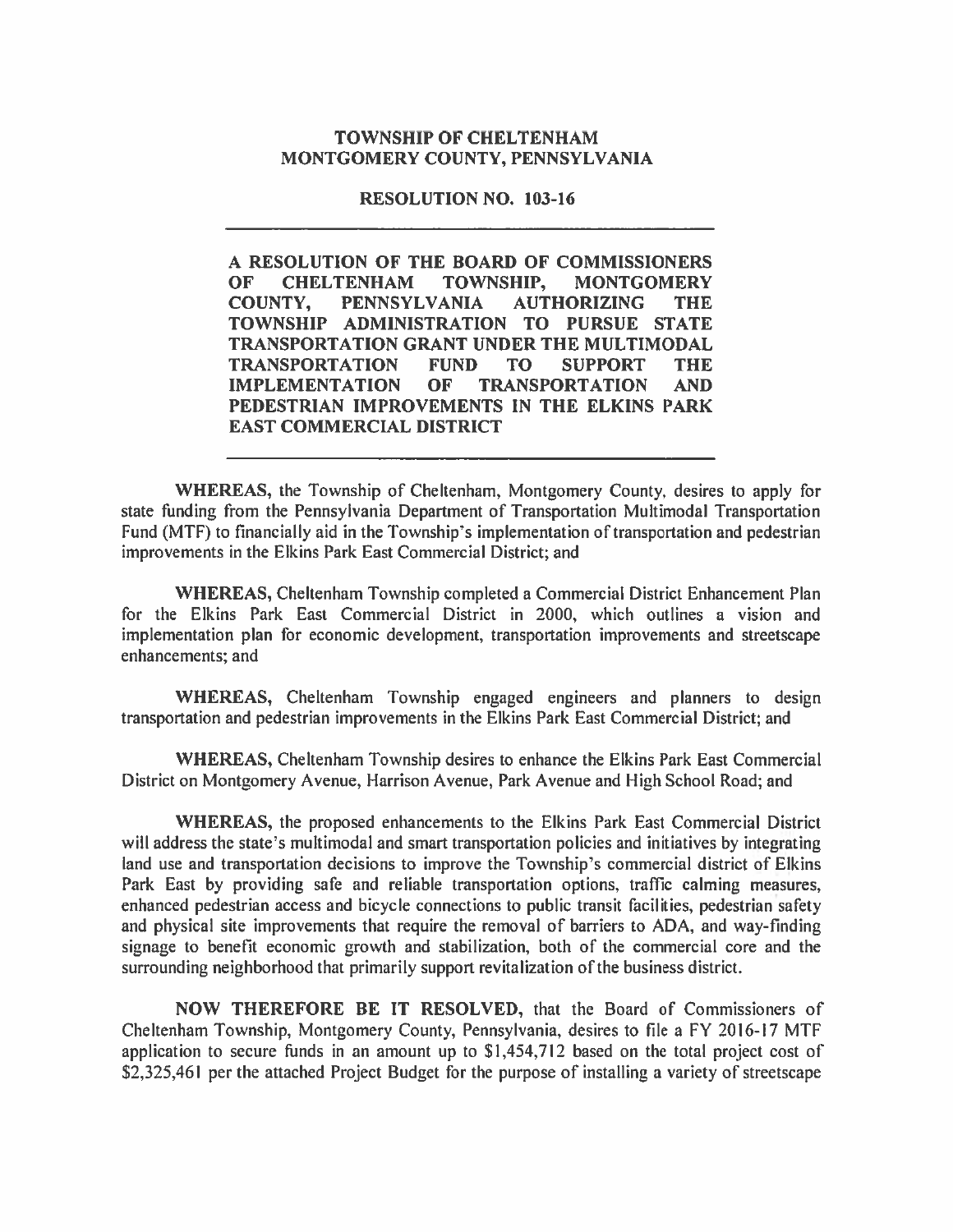and traffic calming improvements in the Elkins Park East Commercial District on Montgomery Avenue, Harrison Avenue, Park Avenue and High School Road, and will be used for the construction of such elements as pedestrian sidewalk and curb improvements, ADA compliant curb cuts, ramps planters, benches, ornamental street lighting, bollards, pedestrian crosswalks, and other traffic calming improvements, and other vital amenities and visual elements, which are part of the Cheltenham Township Commercial District Enhancement Plan and Comprehensive Plan of Cheltenham Township.

BE IT FURTHER RESOLVED, that the Board of Commissioners of Cheltenham Township, Montgomery County does hereby designate the President of the Board of Commissioners and the Township Manager/Secretary as the officials to execute all documents and agreements between Cheltenham Township and the Pennsylvania Department of Transportation to facilitate and assist in obtaining the requested grant.

**BE IT FURTHER RESOLVED, that the Township of Cheltenham will commit to the** 30% match of \$870,749 out of its capital fund as its local share of the project costs.

I HEREBY CERTIFY that the foregoing Resolution was adopted by the Board of Commissioners of Cheltenham Township, Montgomery County, Pennsylvania, at its public meeting held at Curtis Hall, 1250 West Church Road, Wyncote, Pennsylvania, 19095, under my hand and the Seal of the Township of Cheltenham, this twenty-first day of December, A.D., 2016, in the year of the Township of Cheltenham the one hundred seventeenth.

RESOLVED and adopted this 21<sup>st</sup> day of December, A.D., 2016.

**ATTEST:** 

min

**Bryan T. Havir** Township Manager and Secretary

**TOWNSHIP OF CHELTENHAM BOARD OF COMMISSIONERS** 

By:  $\frac{\partial^2 u}{\partial x \partial y}$ .<br>Morton J. Simon, Jr., *President*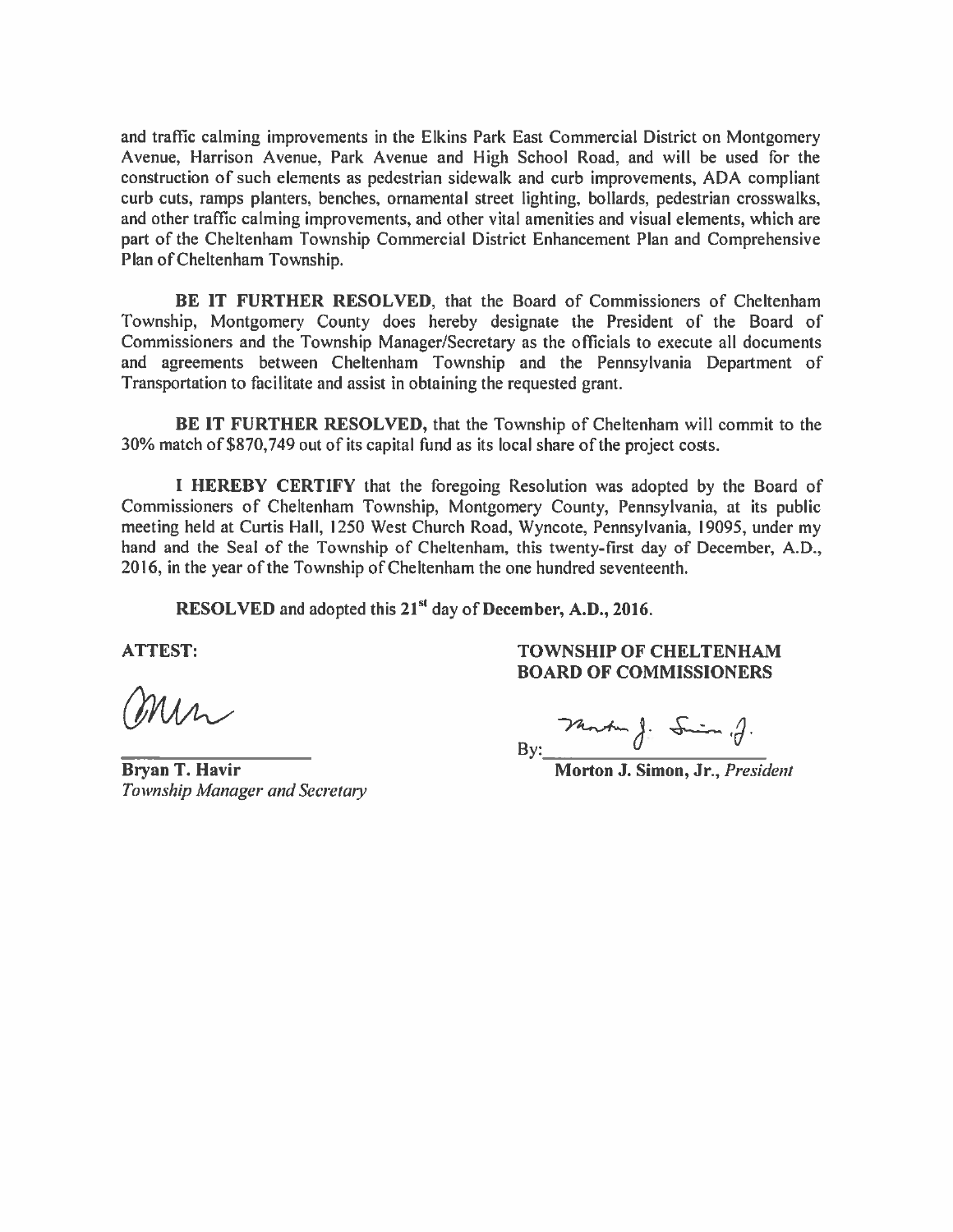# 2016-17 PennDOT Multimodal Transportation Program Grant<br>Elkins Park East Streetscape Improvements

| ltem                                          | <b>Subtotal</b> |
|-----------------------------------------------|-----------------|
| Pre Construction/ Construction Preparation    | \$235,040       |
| Milling and Paving                            | \$298,466       |
| Curbs. Sidewalks and Crosswalks               | \$830,671       |
| Parking                                       | \$25,100        |
| <b>Streetlights</b>                           | \$442,500       |
| Landscaping                                   | \$17,904        |
| <b>Street Furniture</b>                       | \$74,541        |
| <b>SUBTOTAL</b>                               | \$1,924,222     |
| Mobilization and insurance (8%)               | \$153,938       |
| <b>SUBTOTAL</b>                               | \$2,078,160     |
| <b>Grant Request</b>                          | \$1,454,712     |
| <b>Balance Remaining</b>                      | \$623,448       |
| Engineering, design and inspection fees (10%) | \$145,471       |
| Contingency (5%)                              | \$72,736        |
| Administration (2%)                           | \$29,094        |
| <b>Township Cost</b>                          | \$870,749       |
| <b>Total Project Cost</b>                     | \$2,325,461     |

## **Project Budget**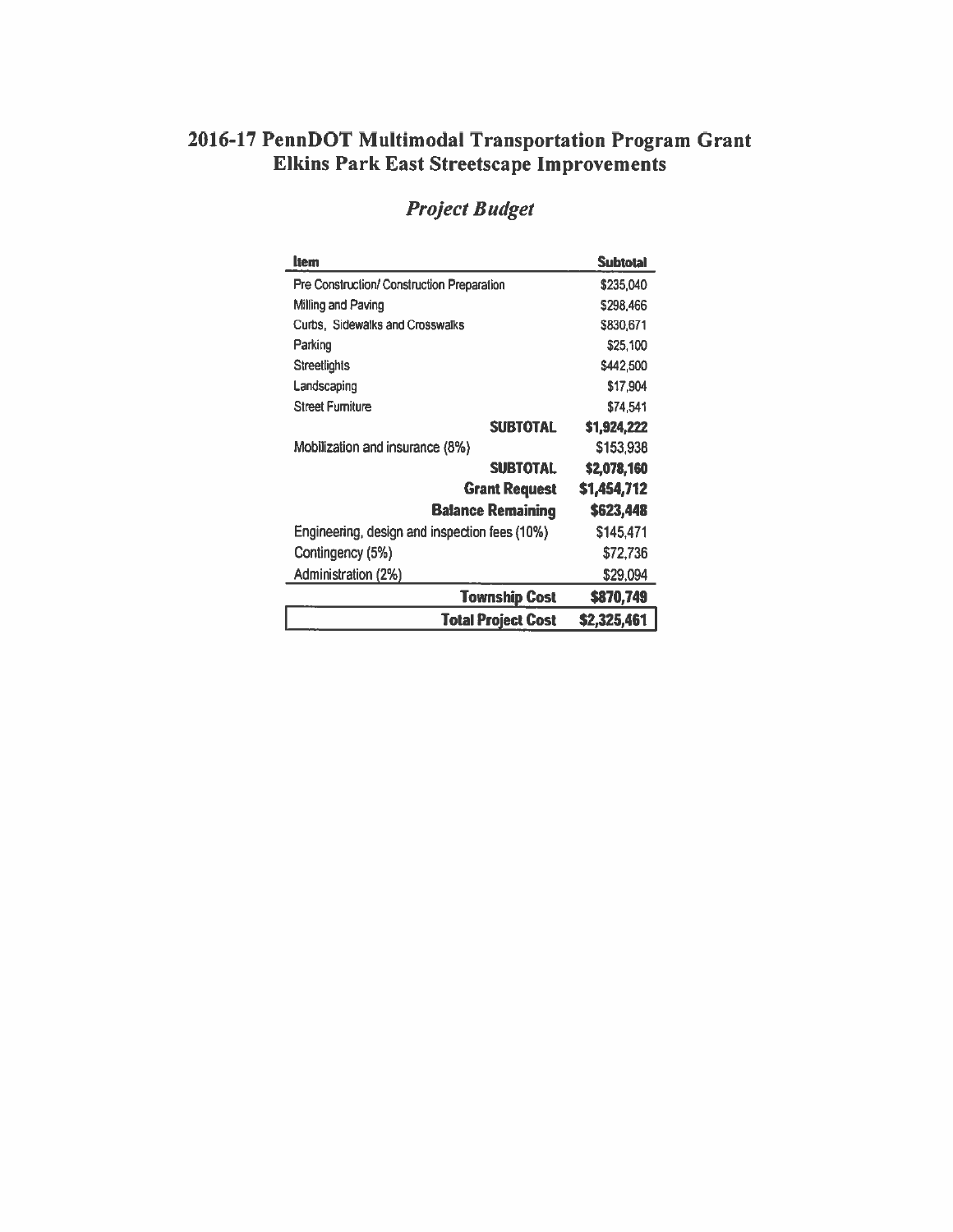#### **TOWNSHIP OF CHELTENHAM** MONTGOMERY COUNTY, PENNSYLVANIA

#### **RESOLUTION NO. 104-16**

#### A RESOLUTION OF THE BOARD OF COMMISSIONERS OF **CHELTENHAM TOWNSHIP, MONTGOMERY** COUNTY, PENNSYLVANIA AUTHORIZING TOWNSHIP ADMINISTRATION TO PURSUE GRANT UNDER THE 2016 PECO GREEN REGION OPEN SPACE PROGRAM TO RESTORE THE INTERMITTENT STREAM AT CURTIS ARBORETUM TO ITS NATURAL CONDITION

WHEREAS, the Township of Cheltenham, Montgomery County, desires to restore the intermittent stream at Curtis Arboretum to its natural condition by removing the pipes, restoring the streambanks and planting riparian buffers; and

WHEREAS, Cheltenham Township completed a Conservation and Landscape Management Plan for the Curtis Arboretum which identifies daylighting the stream as an important aspect to restoring the natural landscape of the Arboretum for both aesthetic and environmental purposes; and

WHEREAS, Cheltenham Township desires to apply to the PECO Green Region Open Space Program for a grant for the purpose of carrying out this project; and

WHEREAS, Cheltenham Township has received and understands the 2016 PECO Green Region Open Space Program Guidelines.

NOW THEREFORE BE IT RESOLVED, that the Board of Commissioners of Cheltenham Township, Montgomery County, Pennsylvania, hereby approves this project and authorizes the submission of an application to the PECO Green Region Open Space Program in the amount of \$10,000; and

BE IT FURTHER RESOLVED, if the application is granted, the Township of Cheltenham commits to the expenditure of matching funds in the amount of \$31,250 necessary for the project's success (Budget attached).

I HEREBY CERTIFY that the foregoing Resolution was adopted by the Board of Commissioners of Cheltenham Township, Montgomery County, Pennsylvania, at its public meeting held at Curtis Hall, 1250 West Church Road, Wyncote, Pennsylvania, 19095, under my hand and the Seal of the Township of Cheltenham, this twenty-first day of December, A.D., 2016, in the year of the Township of Cheltenham the one hundred seventeenth.

RESOLVED and adopted this 21<sup>st</sup> day of December, A.D., 2016.

**ATTEST:** 

min

**TOWNSHIP OF CHELTENHAM BOARD OF COMMISSIONERS** 

By:  $\frac{\lambda_{n} \cdot \lambda_{n}}{\lambda_{n} \cdot \lambda_{n}}$ .<br>Morton J. Simon, Jr., *President* 

Bryan T. Havir, Township Manager/Secretary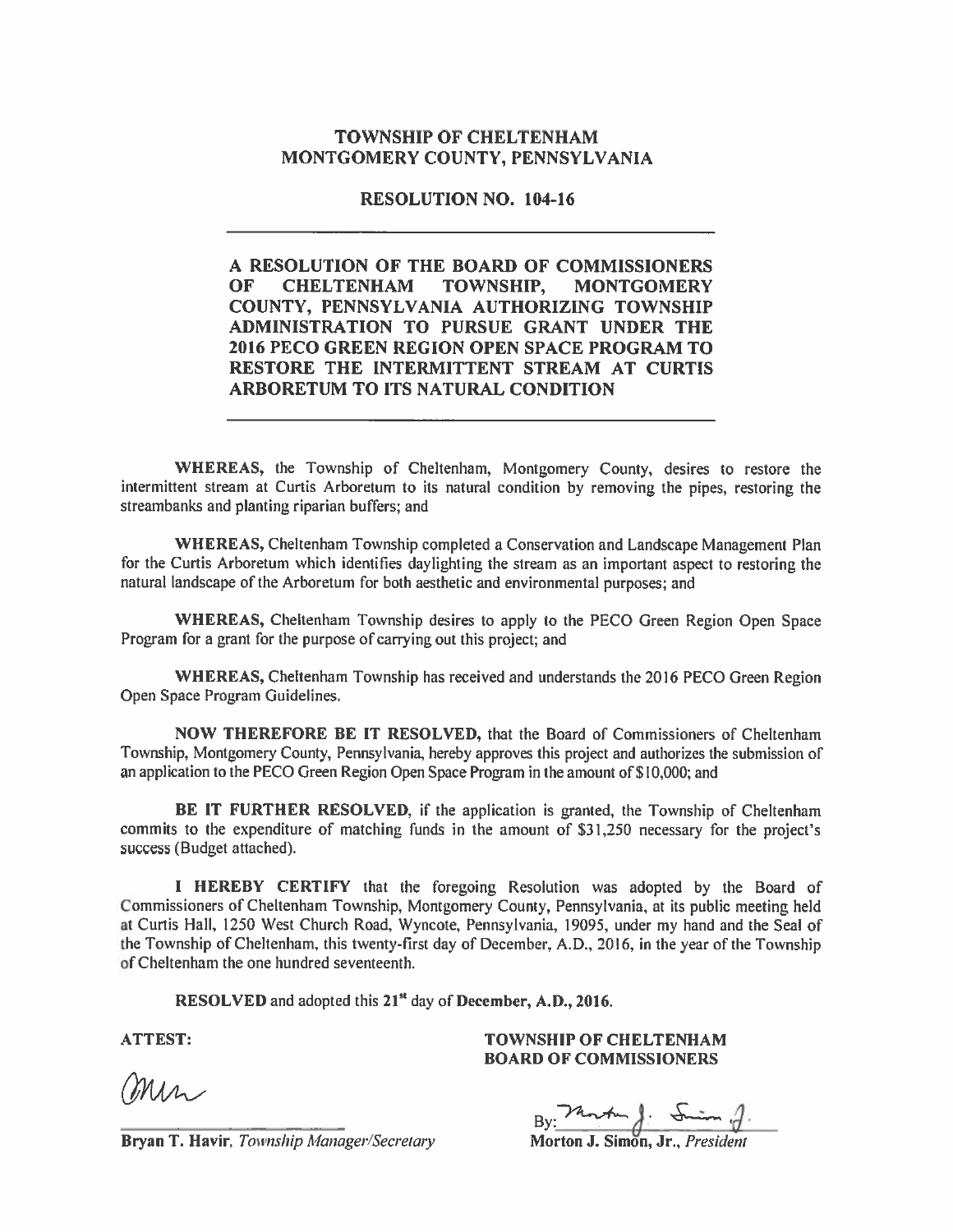# 2016 PECO Green Region Open Space Program Grant<br>Curtis Arboretum Intermittent Stream Restoration

## **Project Budget**

|    | 1. Invasive plant removal                                    |  |  | \$7,500   |
|----|--------------------------------------------------------------|--|--|-----------|
|    | 2. Remove pipe, regrade creek (Environmental Education Area) |  |  | \$16,000  |
| 3. | Remove pipe, regrade creek (Lower Parking Area)              |  |  | \$8,500   |
| 4. | Plant riparian buffer (Environmental Education Area)         |  |  | \$8,800   |
| 5. | Plant riparian buffer (Lower Parking Area)                   |  |  | \$3,750   |
|    | 6. Install two foot bridges (Environmental Education Area)   |  |  | \$4,000   |
| 7. | Engineered E&S Plans and Permitting                          |  |  | \$27,500  |
| 8. | <b>Construction Management</b>                               |  |  | \$10,000  |
|    | <b>SUBTOTAL</b>                                              |  |  | \$37,500  |
| 9. | Contingency (10%)                                            |  |  | \$3,750   |
|    | <b>TOTAL</b>                                                 |  |  | \$41,250  |
|    | PECO Green Region Grant                                      |  |  | $-10,000$ |
|    | <b>Township Contribution</b>                                 |  |  | \$31,250  |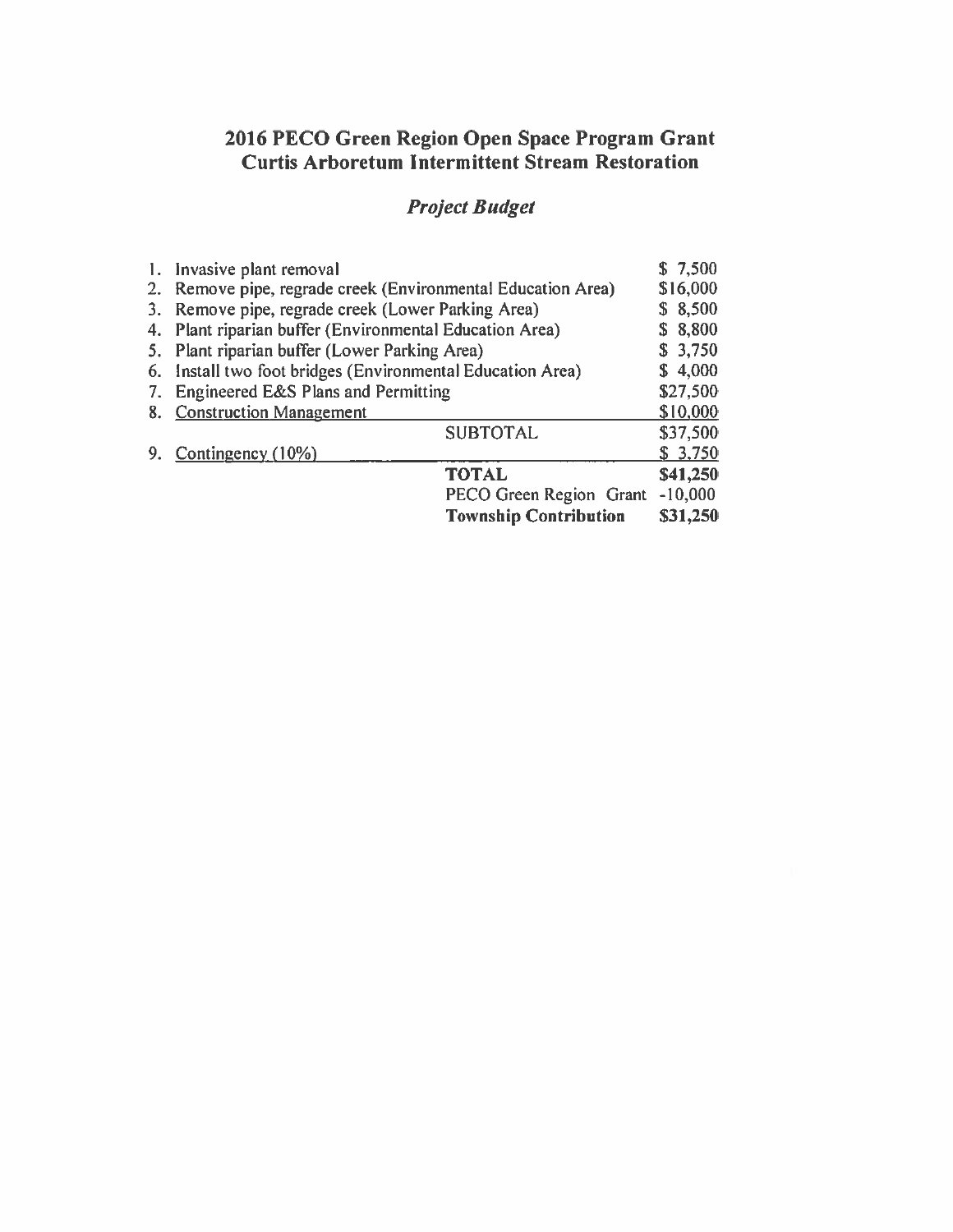## **CHELTENHAM TOWNSHIP BOARD OF COMMISSIONERS**

#### **ORDINANCE NO. 2339-16**

AN ORDINANCE OF THE BOARD OF COMMISSIONERS **MONTGOMERY** OF **CHELTENHAM** TOWNSHIP, COUNTY, PENNSYLVANIA, FIXING THE TAX RATE FOR THE YEAR 2017 AND APPROVING AND ADOPTING THE OPERATING BUDGET WHICH APPROPRIATES THE SPECIFIC SUMS ESTIMATED TO BE REQUIRED FOR THE SPECIFIC PURPOSE OF OPERATING THE TOWNSHIP GOVERNMENT HEREINAFTER SET FORTH DURING THE CURRENT FISCAL YEAR

The Board of Commissioners of Cheltenham Township hereby ordains:

**SECTION 1.** That a tax be established and hereby levied on all real property within Cheltenham Township that is subject to taxation for Township purposes for the Fiscal Year 2017, as follows:

- For General Purposes, the sum of 2.6726 mills on each one thousand dollars of assessed valuation.
- For Debt Purposes, the sum of 2.0870 mills on each one thousand dollars of assessed valuation.
- For Fire Protection purposes, the sum of 0.7202 mills on each one thousand dollars of assessed valuation.
- For Parks and Recreation purposes, the sum of 1.0730 mills on each one thousand dollars of assessed valuation.
- For Library purposes, the sum of 0.8637 mills on each one thousand dollars of  $\bullet$ assessed valuation.
- For Ambulance purposes, the sum of 0.5000 mills on each one thousand dollars of assessed valuation.
- For Pension purposes, the sum of 0.5000 mills on each one thousand dollars of assessed valuation.

The same being summarized in tabular form as follows:

| <b>Purpose</b>                             | <b>Mills</b> |
|--------------------------------------------|--------------|
| Tax Rate for General purposes              | 2.6726       |
| Tax Rate for Debt purposes                 | 2.0870       |
| Tax Rate for Fire purposes                 | 0.7202       |
| Tax Rate for Parks and Recreation purposes | 1.0730       |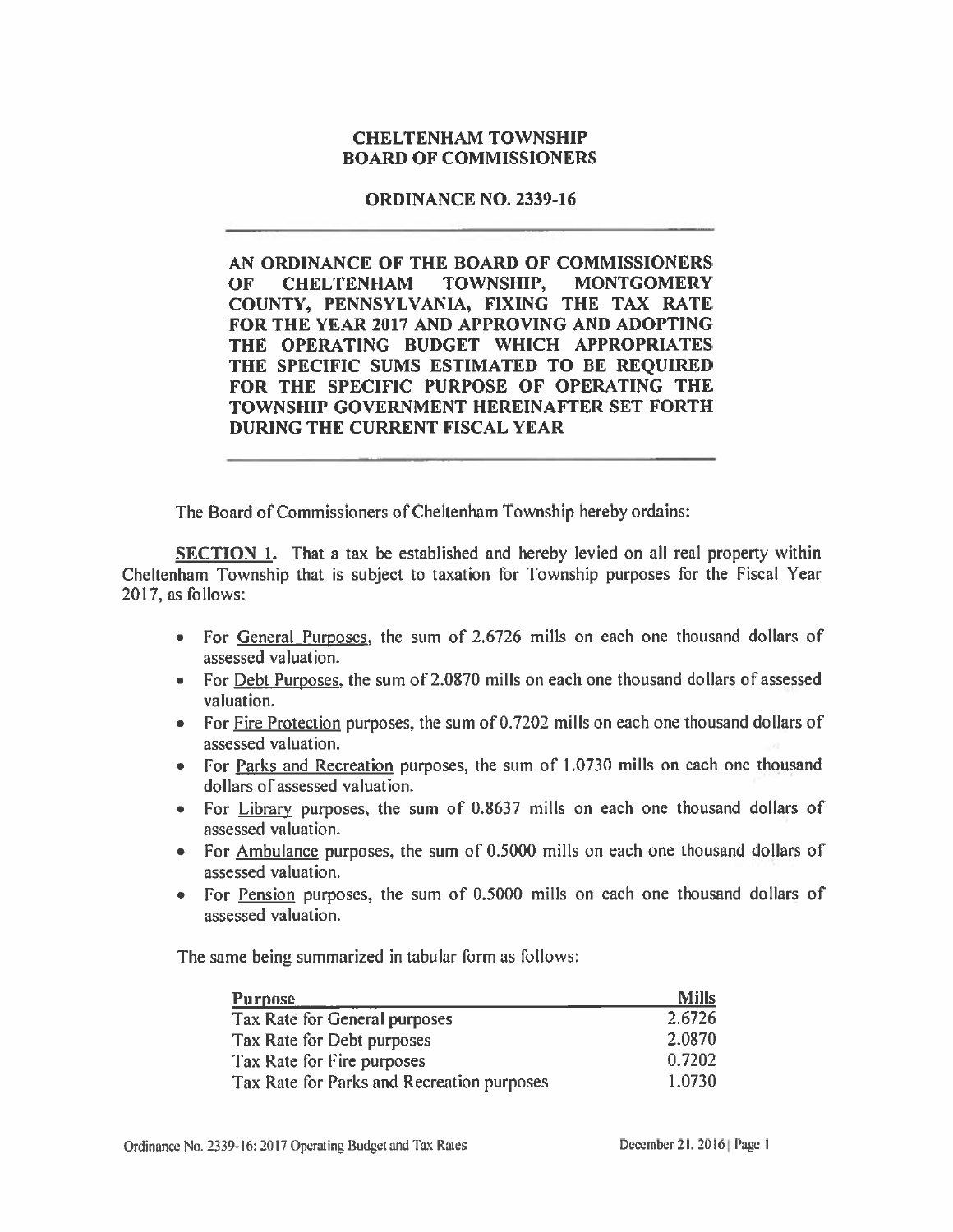| Tax Rate for Library purposes   | 0.8637 |
|---------------------------------|--------|
| Tax Rate for Ambulance purposes | 0.5000 |
| <b>Tax Rate for Pensions</b>    | 0.5000 |
| <b>TOTAL</b>                    | 8.4165 |

**SECTION 2.** That for the expenses of the Township for the Fiscal Year 2017, the following amounts are hereby appropriated from the revenues available for the current year for the specific purposes set forth below, which amounts are more fully itemized in the Budget Form.

### **GENERAL OPERATING FUND SUMMARY OF ESTIMATED RECEIPTS**

| <b>Receipts from Taxes</b>                      | \$23,638,690 |
|-------------------------------------------------|--------------|
| <b>Other Revenue Receipts</b>                   | \$19,224,020 |
| <b>TOTAL Estimated Fund Balance and Revenue</b> | \$42,862,710 |

#### **SUMMARY OF APPROPRIATIONS**

|                                         | <b>Operation</b>   | Capital       |                        |
|-----------------------------------------|--------------------|---------------|------------------------|
|                                         | <b>Maintenance</b> | <b>Outlay</b> | <b>Total</b>           |
| <b>General Government:</b>              |                    |               |                        |
| Administration                          | \$1,763,938        |               | \$1,763,938            |
| Treasurer and Tax Collector             | \$<br>121,695      |               | 121,695<br>S           |
| <b>Township Buildings</b>               | \$<br>365,822      |               | $\mathbf S$<br>365,822 |
| Subtotal                                | \$2,251,455        |               | \$2,251,455            |
|                                         |                    |               |                        |
| Protection to Person & Property:        |                    |               |                        |
| Police                                  | \$8,745,208        |               | \$8,745,208            |
| Fire                                    | \$1,353,343        |               | \$1,353,343            |
| <b>Building: Regulations and Zoning</b> | \$525,653          |               | \$525,653              |
| Subtotal                                | \$10,624,204       |               | \$10,624,204           |
|                                         |                    |               |                        |
| <b>Health and Sanitation:</b>           |                    |               |                        |
| <b>Emergency Medical Services</b>       | \$1,122,871        |               | \$1,122,871            |
| Garbage Collection and Disposal         | \$2,083,153        |               | \$2,083,153            |
| <b>Sanitary Sewers</b>                  | \$4,032,500        |               | \$4,032,500            |
| Subtotal                                | \$7,238,524        |               | \$7,238,524            |
|                                         |                    |               |                        |
| Highways:                               |                    |               |                        |
| <b>Streets and Bridges</b>              | \$1,405,040        |               | \$1,405,040            |
| <b>Street Lighting</b>                  | 524,916<br>\$      |               | \$524,916              |
| Subtotal                                | \$1,929,956        |               | \$1,929,956            |
|                                         |                    |               |                        |
| Libraries:                              | \$1,623,000        |               | \$1,623,000            |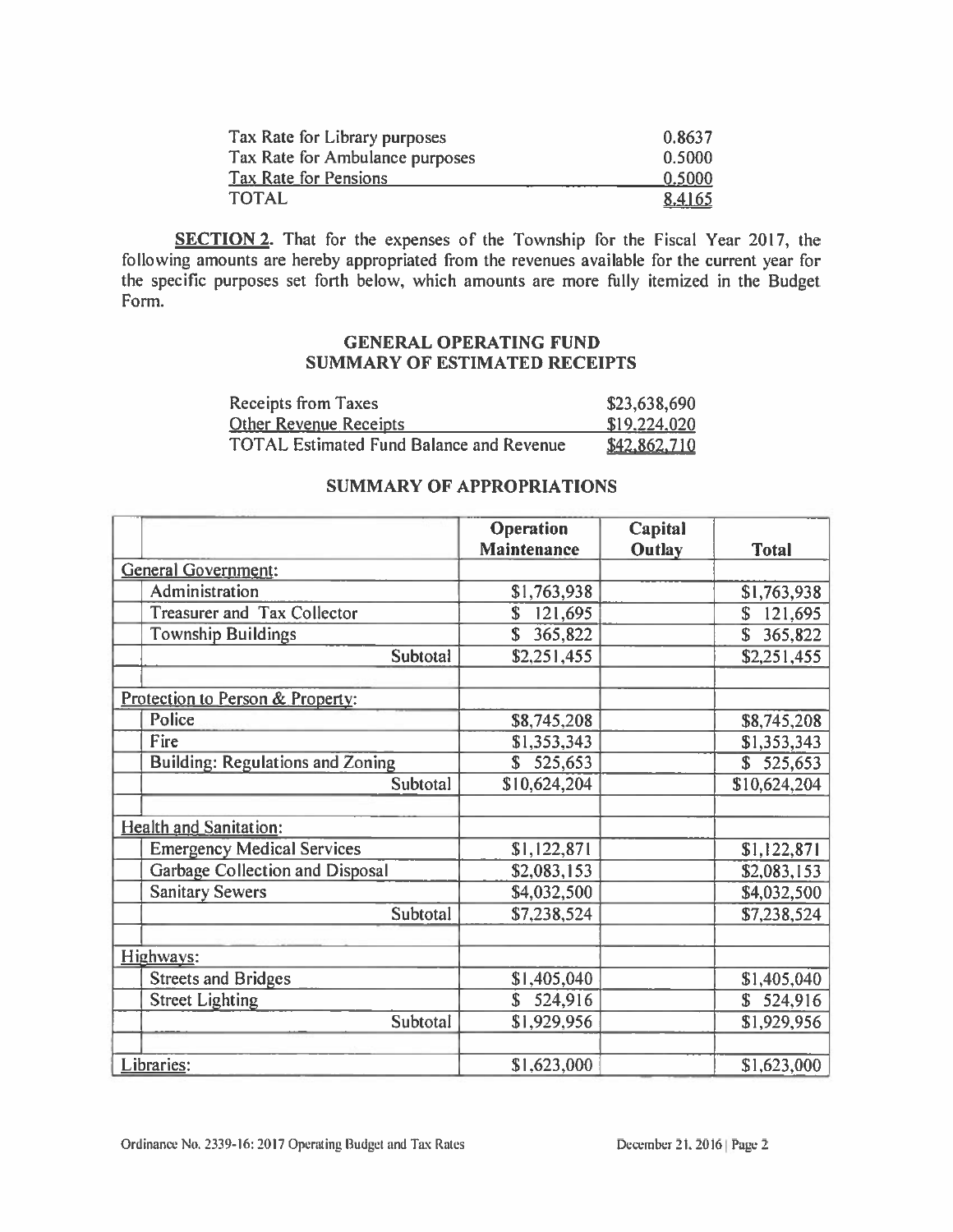| Recreation:                           |                       |              |
|---------------------------------------|-----------------------|--------------|
|                                       |                       |              |
| Parks & Playgrounds                   | \$1,795,337           | \$1,795,337  |
| <b>Swimming Pools</b>                 | $\overline{$221,221}$ | \$221,221    |
| Subtotal                              | \$2,016,558           | \$2,016,558  |
|                                       |                       |              |
| Miscellaneous:                        |                       |              |
| Bank-Bond Issue Pay Agent Fees        | \$11,900              | \$11,900     |
| Health Insurance, Pensions& Social    |                       |              |
| Security                              | \$11,475,850          | \$11,475,850 |
| Fire Insurance, Workers' Compensation |                       |              |
| and General Liability                 | \$1,278,308           | \$1,278,308  |
| <b>Transfers to Sinking Fund</b>      | \$3,921,985           | \$3,921,985  |
| Unemployment Compensation             | \$20,000              | \$20,000     |
| <b>Hourly Legal Fund</b>              | \$20,670              | \$20,670     |
| Unappropriated/Reserves               | \$450,000             | \$450,000    |
| Military and Civil Celebrations       | \$300                 | \$300        |
| Subtotal                              | \$17,179,013          | \$17,179,013 |
|                                       |                       |              |
| <b>TOTAL All Functions</b>            | \$42,862,710          | \$42,862,710 |
|                                       |                       |              |
| TOTAL for Operations, Maintenance,    |                       |              |
| Interest & Capital Outlay             | \$42,862,710          | \$42,862,710 |

**SECTION 3.** An estimate of the specific items making up the amounts appropriated to the respective departments is on file at the offices of the Township Manager, 8230 Old York Road, Elkins Park, Pennsylvania.

SECTION 4. That any Ordinance, or part of Ordinance, conflicting with this Ordinance is hereby repealed insofar as the same affects this Ordinance.

**ENACTED** into an Ordinance this 21<sup>st</sup> day of December, 2016.

**TOWNSHIP OF CHELTENHAM BOARD OF COMMISSIONERS** 

min

Attest:

Bryan T. Havir, Manager/Secretary

Martin J. Smin .J.  $By:$ 

Morton J. Simon, Jr., President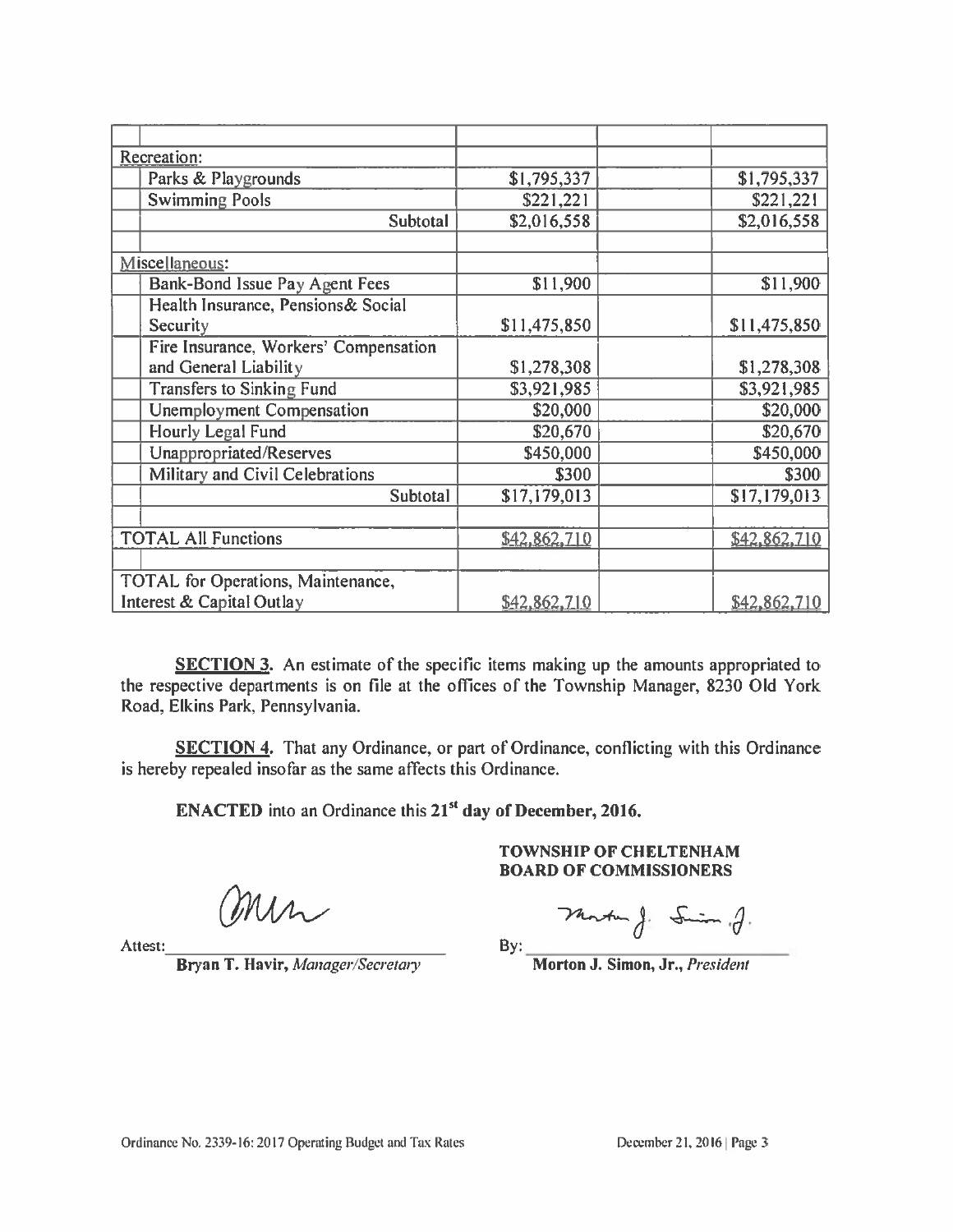#### **CHELTENHAM TOWNSHIP BOARD OF COMMISSIONERS**

**ORDINANCE NO. 2340-16** 

AN ORDINANCE OF THE BOARD OF COMMISSIONERS OF **CHELTENHAM** TOWNSHIP, **MONTGOMERY** PENNSYLVANIA, COUNTY, **APPROVING AND ADOPTING THE CAPITAL BUDGET FOR** 2017. PURSUANT TO SECTION 1205 OF THE HOME RULE **CHARTER** 

The Board of Commissioners of Cheltenham Township hereby ordains:

**SECTION 1.** A Summary of the Capital Budget as follows:

| <b>INCOME:</b><br>Estimated Cash and Investments for January 1, 2017 |    | \$13,845,270        |
|----------------------------------------------------------------------|----|---------------------|
| Anticipated Income:                                                  |    |                     |
| Amounts Provided by Others                                           | S  | 9,236,016           |
| <b>Amounts Provided by Borrowings</b>                                |    |                     |
| <b>Amounts Provided by Assessments</b>                               |    |                     |
| Amount Transferred to/from General Fund Budget                       |    |                     |
| <b>TOTAL Anticipated Cash and Receipts</b>                           |    | \$23,081,286        |
| <b>EXPENSES:</b>                                                     |    |                     |
| 2017 Project Costs                                                   |    | <u>\$22,568,252</u> |
| Estimated Cash Balance at Year Ending 12/31/17                       | S. | 513.034             |

**SECTION 2.** That any Ordinance, or part of Ordinance, conflicting with this Ordinance is hereby repealed insofar as the same affects this Ordinance.

ENACTED into an Ordinance this 21<sup>st</sup> day of December, 2016.

**TOWNSHIP OF CHELTENHAM BOARD OF COMMISSIONERS** 

Mr

Monte J. Simon .J.

Attest:

Bryan T. Havir, Manager/Secretary

By:

Morton J. Simon, Jr., President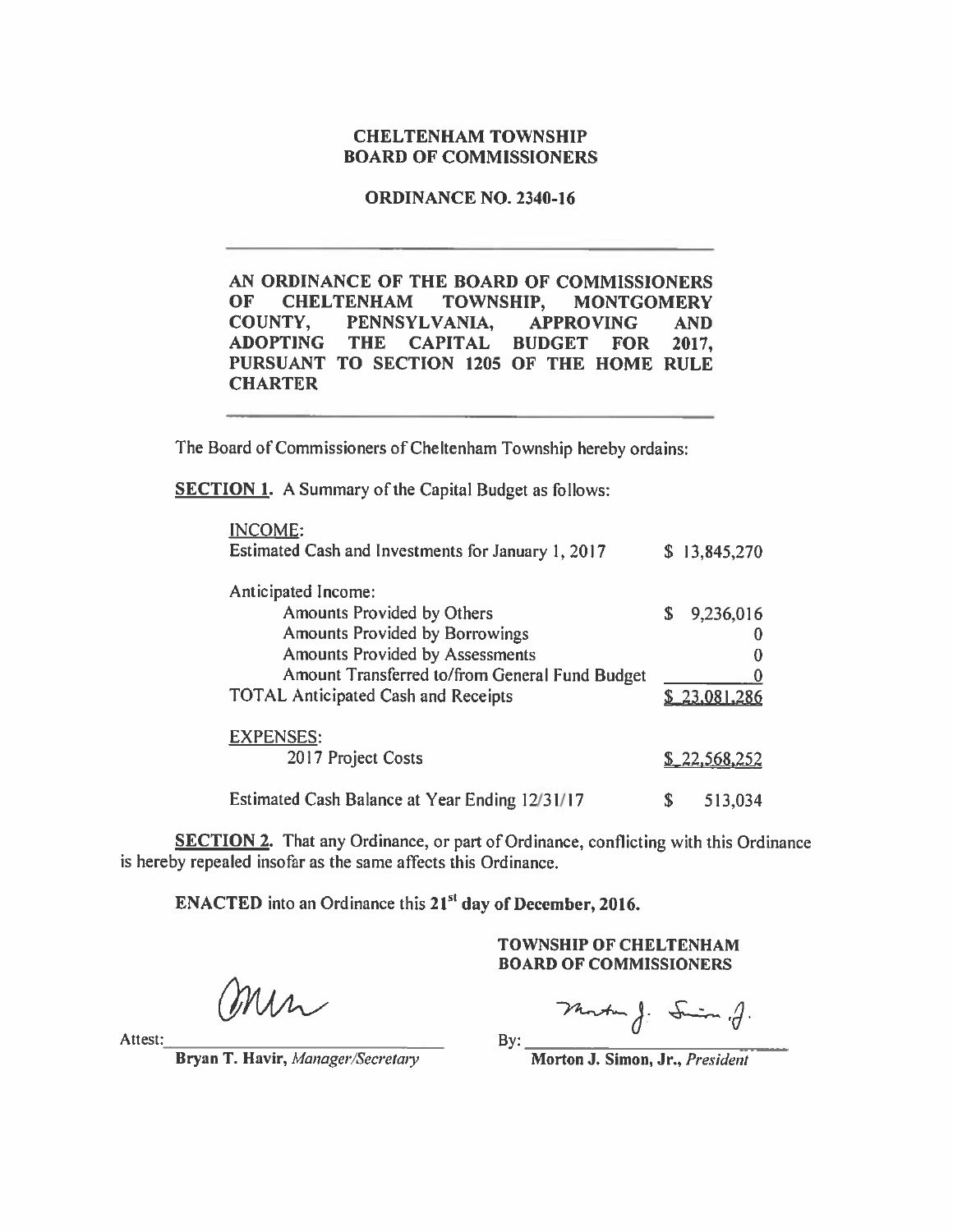

**PUBLIC ATTENDANCE LIST** 



# **Board of Commissioners Meeting**

# Wednesday, December 21, 2016 @ 7:30 P.M.

## **Curtis Hall** 1250 W. Church Road, Wyncote, PA 19095

# (Please Print Clearly)

| Print Name               | Mailing Address                  | Telephone Number   | <b>E-mail Address</b>                                                 |
|--------------------------|----------------------------------|--------------------|-----------------------------------------------------------------------|
| Alon Shaw                | 311 Beecher AUR                  | $60 - 505 - 3017$  | ashaweshaupens.cut                                                    |
| JAREY DOLAN              | 323 FRANKLIN                     | <u>215 8401195</u> | CDOLAN SOCALCASTIVET                                                  |
| <u>Jin Wulds</u>         | 216 Brukhl                       | 215 882-7341       | $L\nu\nu$ $ds\nu$ $v$ as $f$ $h$ - $t$ , $c$ $\mu$                    |
| <u>Peron WIECK</u>       | 11195TXATROND                    |                    | 215-836-35-44 PFJ WO ADC.COM                                          |
| <b>PUGCOFANG</b>         |                                  |                    |                                                                       |
| Settemb <u>rino</u>      |                                  |                    | Pals 3736@ verizon. NJ                                                |
| I'm 2 Joenne Me Cann     |                                  |                    |                                                                       |
|                          | IYSHAD N William 1653 BRidle Ast | $215 - 237 - 0758$ | CHIEFZCTFO@SAALCON                                                    |
| ⊂                        |                                  |                    | Duryl Browzeill 8245 Forrest Ave 215-883-8324 dbrowzeill JRDyphop can |
| Catherine Mccann         |                                  |                    |                                                                       |
| Al Regenhard             |                                  |                    |                                                                       |
|                          | PLABORA HYSLOP 211 HAMMSON       | $215 - 886 - 088$  |                                                                       |
| <b>CANG OUR OF THE A</b> |                                  |                    |                                                                       |